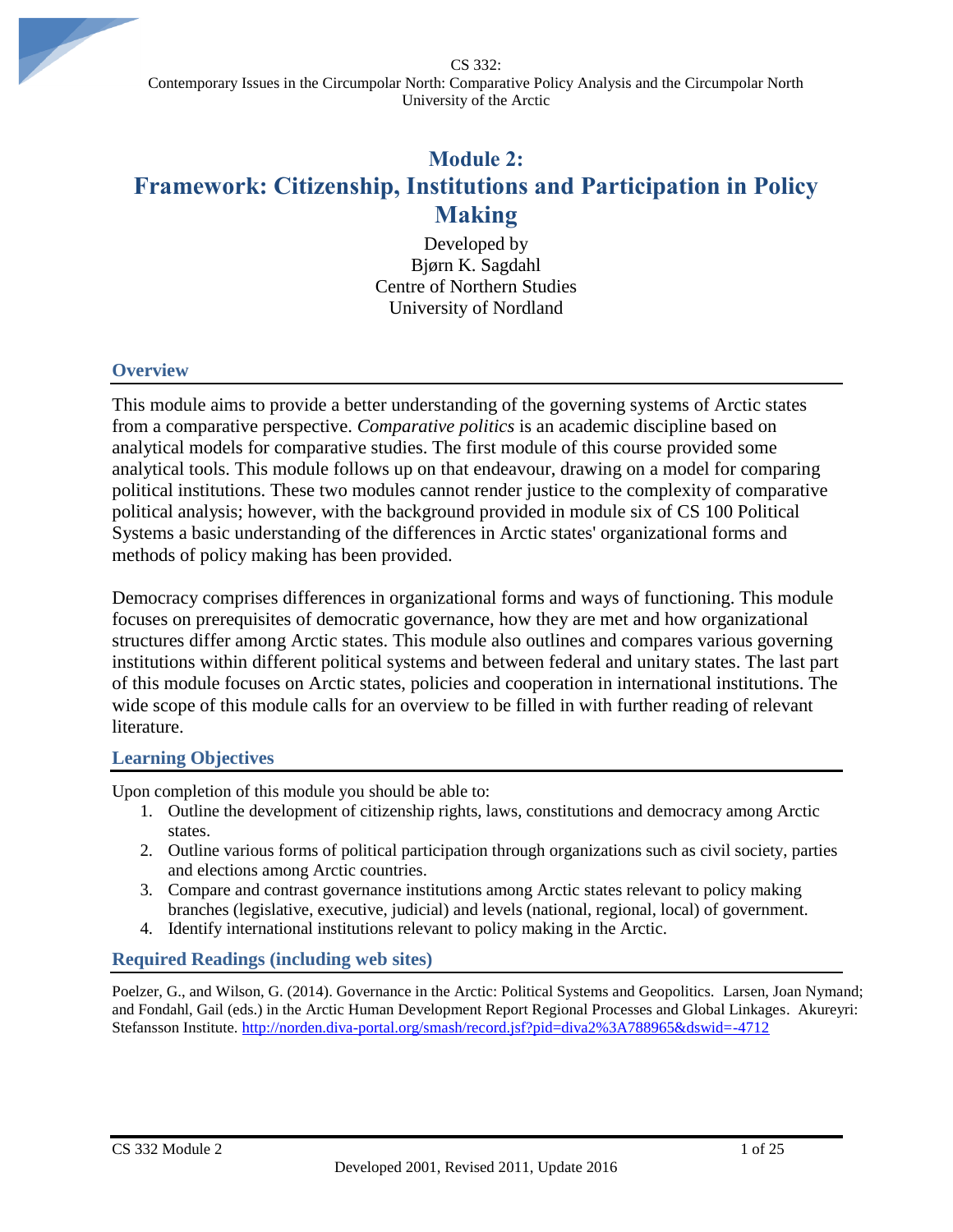### **Key Terms and Concepts**

- Consensual Democracy
- $\blacksquare$  Executive
- **Federal Political System**
- Governance
- Government
- **Legislature**
- **Liberal democracy**
- Political Environment
- Political System
- Politics
- **Unitary Political System**

### **Learning Material**

#### **2.0 Introduction**

No political system exists in a vacuum, rather they are formed and function out of internal (national) and external (international) environments. *Political systems* fundamentally change and adapt to developments in their environment as demonstrated by the change of the former Soviet Union to contemporary Russia. Change experienced by political systems is apparent over time even when no drastic reforms occur. In a sense political systems are "living organisms."

As such, our point of departure is a *political system* that interacts with its environment, domestic economy, culture and society as a whole, receiving inputs and producing policies (outputs) that affect its environment. In a changing world where global economic, political and cultural impulses become more important in the way national systems function, the external environment plays an increasingly important role.

### **2.1. Comparing Political Systems**

A *political system* consists of some essential structures such as those in the figure below:

| Output                   | $\rightarrow$            | Environment | $\rightarrow$            | Input                |  |
|--------------------------|--------------------------|-------------|--------------------------|----------------------|--|
| ᠰ                        |                          |             |                          | ↞                    |  |
| <b>Political Parties</b> |                          |             |                          | Executives           |  |
| <b>Interest Groups</b>   |                          |             |                          | <b>Bureaucracies</b> |  |
| Legislatures             |                          |             |                          | Courts               |  |
| ᠰ                        |                          |             |                          | ◡                    |  |
| Input                    | $\overline{\phantom{m}}$ | Environment | $\overline{\phantom{m}}$ | Output               |  |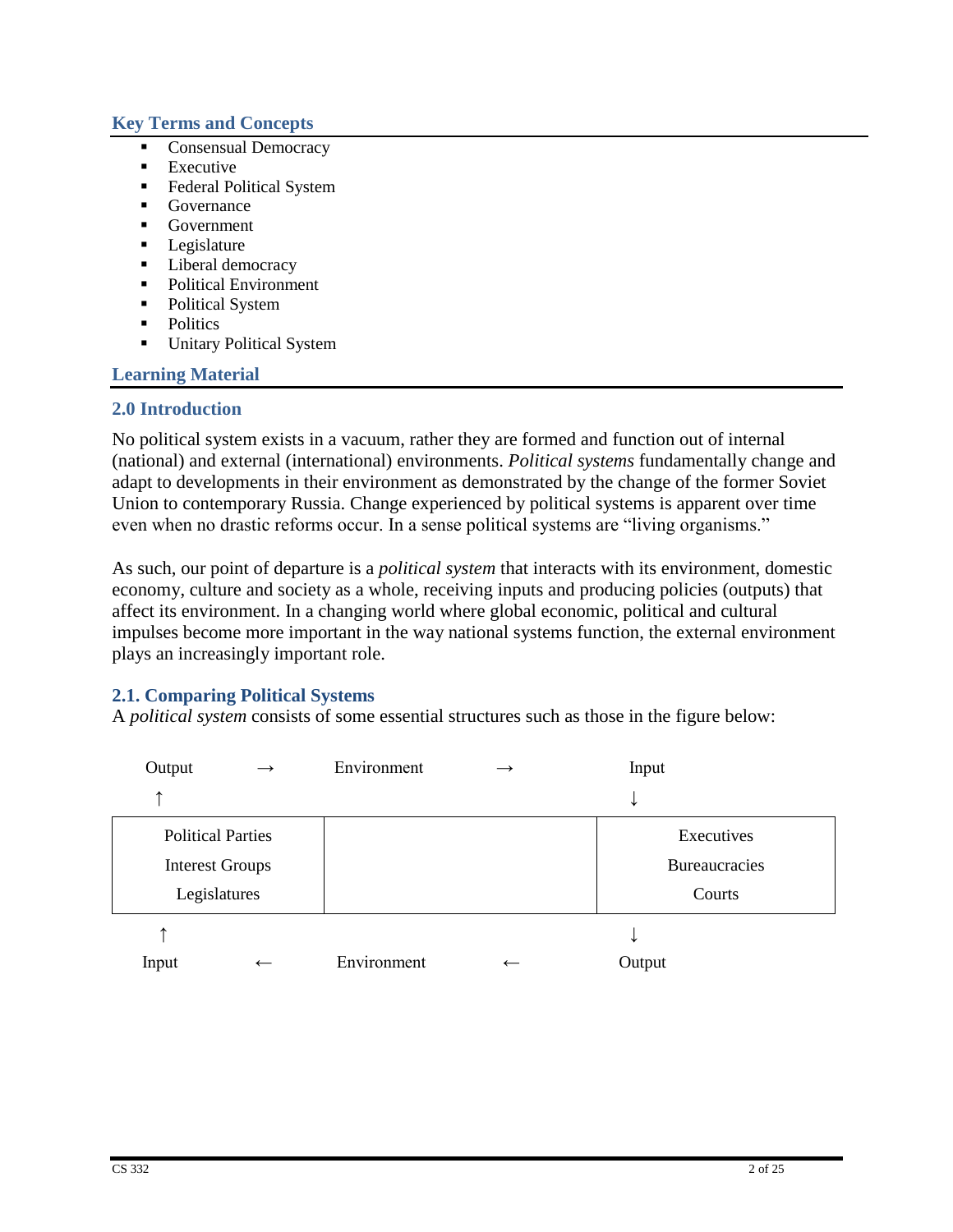These *six structures* are found in *modern political systems* (Almond, Powell, Strøm and Dalton, 2004) and enable systems to formulate, decide, implement and enforce policies. This does not mean they play the same role or are of equal importance. Similar structures may play different roles or differ in importance in their role of taking care of functions. In *comparative analysis* it is more fruitful to focus on essential functions of a political system and how these functions are managed by different structures or actors. In some political systems interest groups play a more important role in forming governmental policies and non-formal actors exert important influence. Although political parties are legitimate political actors linking the political system to its environment and representing people with multiple interests, businesses and special interest groups exert significant pressure on parties in order to privilege their own interests and thereby play an important role in forming public policy. The democratic right to influence politics by the principle of "one person – one vote" is in this case replaced by using other resources to influence politics and favour one's own interests. This is an example of the value of focusing on functions and the way in which they are performed in political systems rather than limiting the scope to formal actors.

### **Learning Activity 1**

Over the course of a week, look at the local newspaper and note to what degree the paper could be said to be a political actor influencing topics and solutions.

### **2.2. Federal and Unitary Systems**

The eight Arctic states are made up of *federal* (multi-level) and *unitary* (single-level) systems of government and substantial differences among the states within and between these two categories can be found. The five unitary states – the Nordic states of Iceland, Finland, Sweden, Denmark and Norway – have unicameral political systems of which three are monarchies and two are semi-presidential, and all practice parliamentary government.

The United States (U.S.), Canada and the Russian Federation have *federal systems*, but demonstrate significant differences in organization and manner of functioning. All are results of historic processes and not products of a linear line of development as illustrated by the Russian Federation that developed out of the former Soviet Union, which dissolved in the late 1980s.

The liberal democracies of the U.S. and Canada were established by people leaving their native countries for economic, political or religious reasons. They established communities, shaped forms of *self-rule* and developed *democratic political systems* over time. Alternatively, the Russian Federation came into being on the backdrop of a collapsed political and economic system, dominated by one-party rule. Participatory democratic government was a new experience for Russian people and their leaders, and was not rooted in the long-time practice of responsive, democratic government.

While the U.S. and Canada have a long history of democratic practice and a participatory political culture, the new Russian Federation must be regarded on its history of being a recently established political system. The Russian Federation came into being in 1991 with Boris Yeltsin as its first elected president. The country ratified a new constitution in 1993, representing a fundamental change in its political system while still anchored in the social and political culture of its past. The Russian democracy could be said to be in a *state of consolidation*, a process that takes time to root itself in the people's minds and governing institutions. The change to a new political system originated from the system itself not external political pressure or imported solutions. Russian leaders refer to this as "*sovereign democracy*", a term rooted in their own tradition and culture.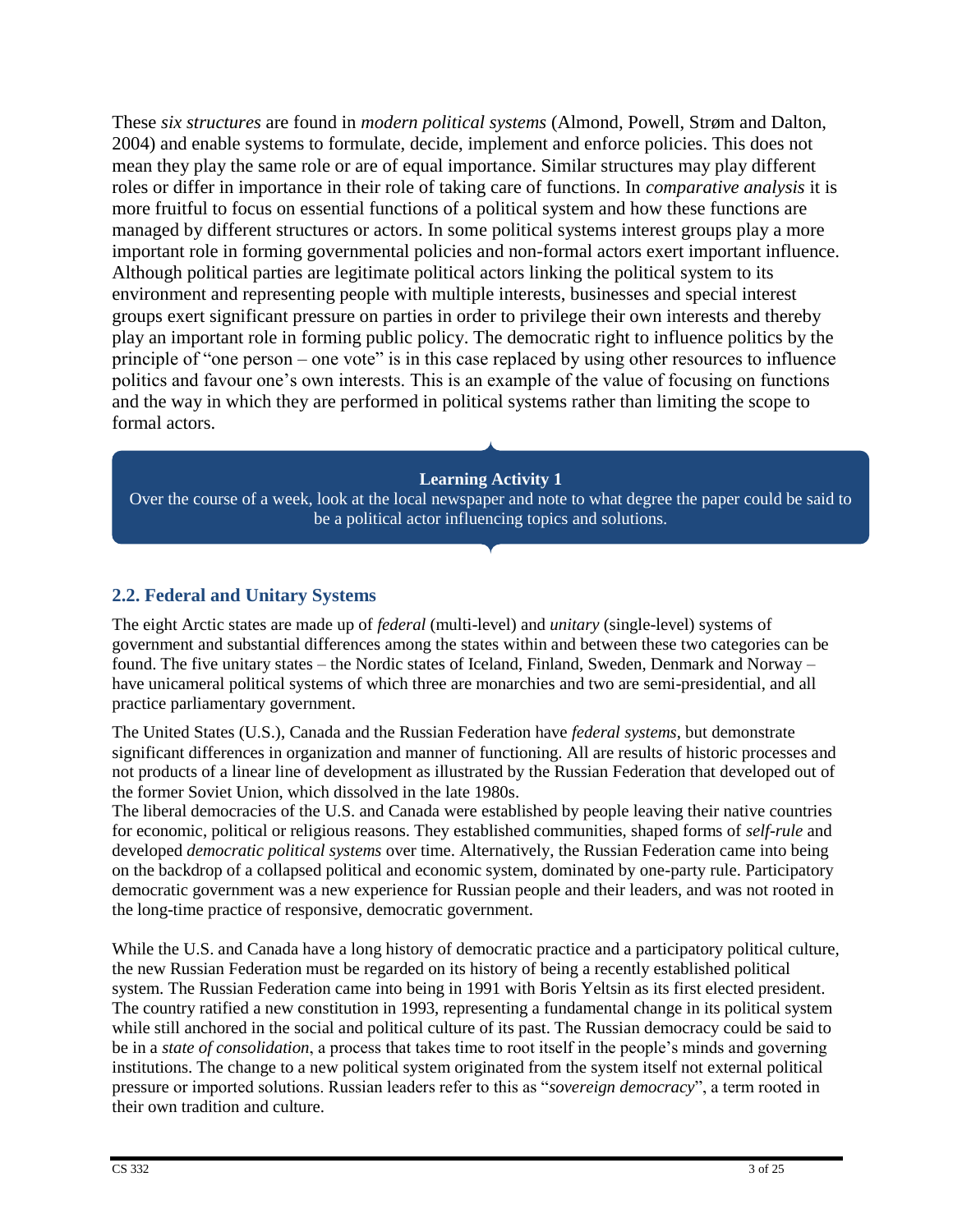# **2.3 Citizenship Rights, Laws, Constitutions and Democracy Among the Arctic States**

# **2.3.1 Prerequisites of Democracies**

Modern government classifications are still rooted in Aristotle's classification of ancient Greek city states. This *classification* distinguishes between three broad categories: liberal democracies, illiberal democracies and authoritarian regimes (Harrop Hague, 2007). *Democracy* is a label that most countries like to use when referring to their political system. The concept comprises a variety of organizational forms and methods of functioning in policy making, yet all could be said to adhere to certain principles of democratic governance. Prerequisites have to be met before the political system can be said to be the rule of the people by the people, a governing political system that is in accordance with the people's preferences.

In reality, this proves to be more of an ideal to live up to than government in practice. Representative *liberal democracies* are founded on mass participation, competitive elections and basic civil rights. *Liberal democracies* are based on the rule of law, impartial courts, access to information, the right to organize, utter one's opinion on politics in speech and writing without risk of repercussions, and they are also secularized states, giving citizens equal access to exert political activity regardless of ethnic background, religious belief, gender and wealth. However, these principles have never been perfectly applied.

Robert A. Dahl distinguishes between the ideal form of democracy and the concept of polyarchy using the latter category to describe responsive democratic regimes founded on the principles of democracy (Dahl, 1971). *Democratic regimes* exist only if at least eight institutional guarantees are present:

- 1. Freedom to form and join organizations.
- 2. Freedom of expression.
- 3. The right to vote.
- 4. Eligibility for public offices.
- 5. The right for political leaders to compete for support and votes.
- 6. Alternative sources for information.
- 7. Free and fair elections.
- 8. Institutions for making government policies depend on votes and other expressions of preferences.<sup>1</sup>

Basic *civil rights* are usually guaranteed by the *constitution* if one exists. *Constitutions* are historic documents that may not always reflect the actual form of government. A country such as the United Kingdom could lack a written constitution and still be said to be one of the oldest democracies in the world. Most constitutions are updated to take into account changes in government practice and international law. Also constitutions may differ in the role they play in contemporary politics. While the argument that a law, bill or policy is unconstitutional often occurs in political life in the U.S., such political situations seldom occur in the Nordic countries. In fact, until recently Norway had a constitution that did not include any reference to its

<sup>&</sup>lt;sup>1</sup> Qouted in Arend Lijphart: Democracies, Yale University Press 1984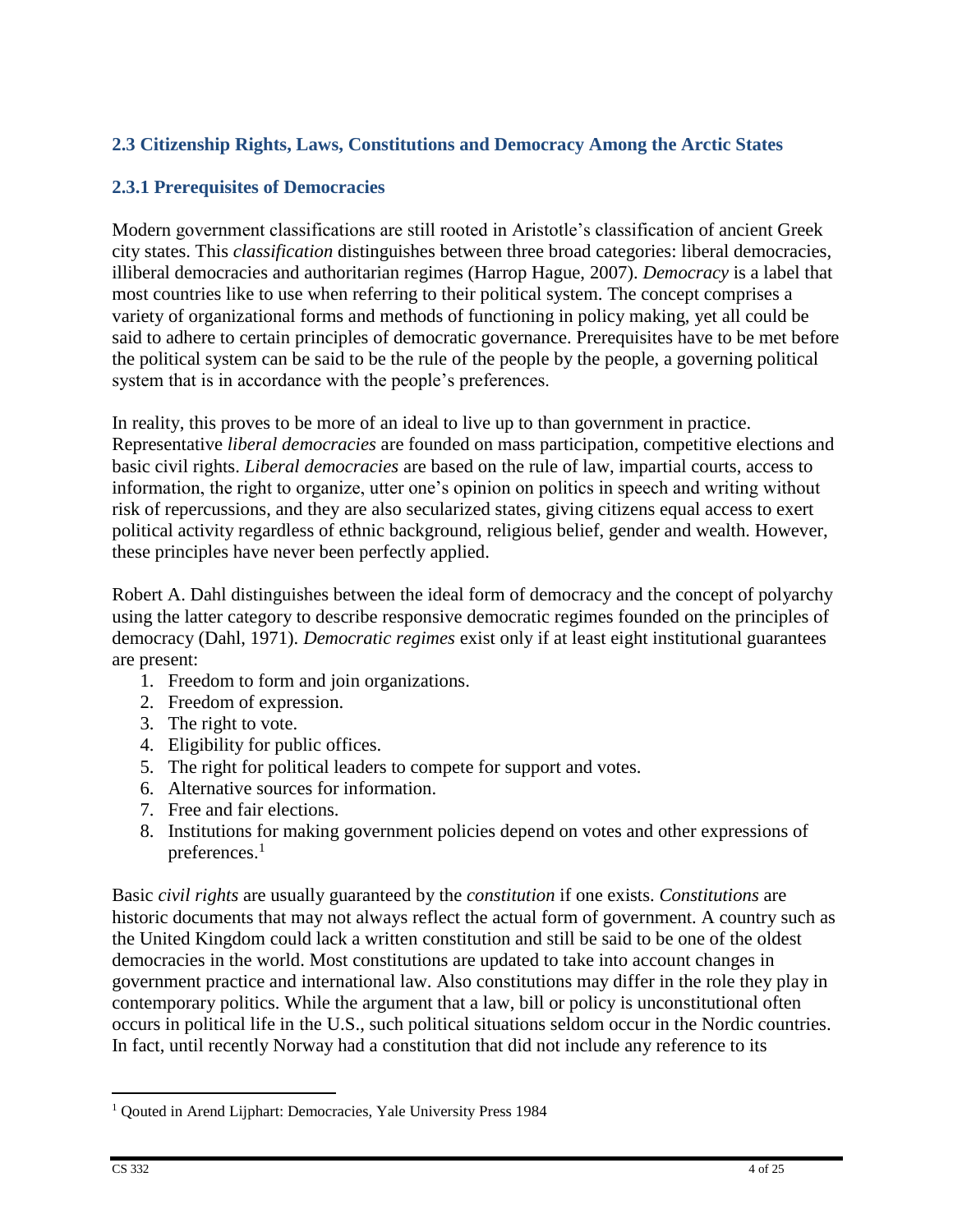parliamentarian form of government, a principle that guided the practice of forming governments since 1884.

Basic civil rights, access to information and freedom of the press are essential for democracies to function properly. Any democratic government must justify its policy to elected representatives and the general public. Open access to information and transparency of decision processes are needed to evaluate and advocate for policy solutions. Mass media plays an important role supporting or criticizing policies and political behaviour. Freedom of the press and access to information are vital for the proper functioning of democracy. Journalists and media must be able to carry out their functions without fear of repercussions from government or other actors and with the protection of the law.

> **Learning Activity 2** What characterizes and forms the political culture where you live?

A critical media press is bothersome for any regime, but essential for democracy to function in order to provide alternative information and viewpoints. Occasionally incidents such as the assassination of a critical journalist in Russia or embarrassing situations caused by internet publication of secret U.S. military documents by WikiLeaks risk legal follow up and diplomatic fallout. Irrespective of how bothersome or mistaken media can be, they are integral to providing transparency in working democracies.

A working democracy is a historical development based on *civil rights* and developed to establish and consolidate a culture of political participation by citizens. This cultural trait is essential to its function and closely linked to the legitimacy of the political regime. Legitimacy is not the same as legality, but stems from sources such as access to participation, rule of law, accepted procedures and acceptance of political outcomes. Low participation in political life can be the product of citizen contentment with the way a political system functions and produces goods, and not necessarily an expression of protest. Similarly, a high election turnout can indicate low legitimacy and dissatisfaction or be the result of a regime that coerces voters to the polls.

The Arctic states are democracies founded on political competition, elections and representative political systems. They display significant differences in the organization of their political systems, such as their *federal* or *unitary natures*.

# **2.3.2 Constitutions and Democracy**

By comparing the role constitutions play in the eight Arctic states, we find important differences in their age, historical context, symbolic value and the role they play in daily political life.

There is perhaps no modern state where the constitution plays a more active political role than the **United States**. It is the oldest written constitution in the world still in force, written in 1787 and put into effect in 1789. The American system of government is rooted in the constitution and its division of power, checks and balances; presidency (executive branch), congress (legislative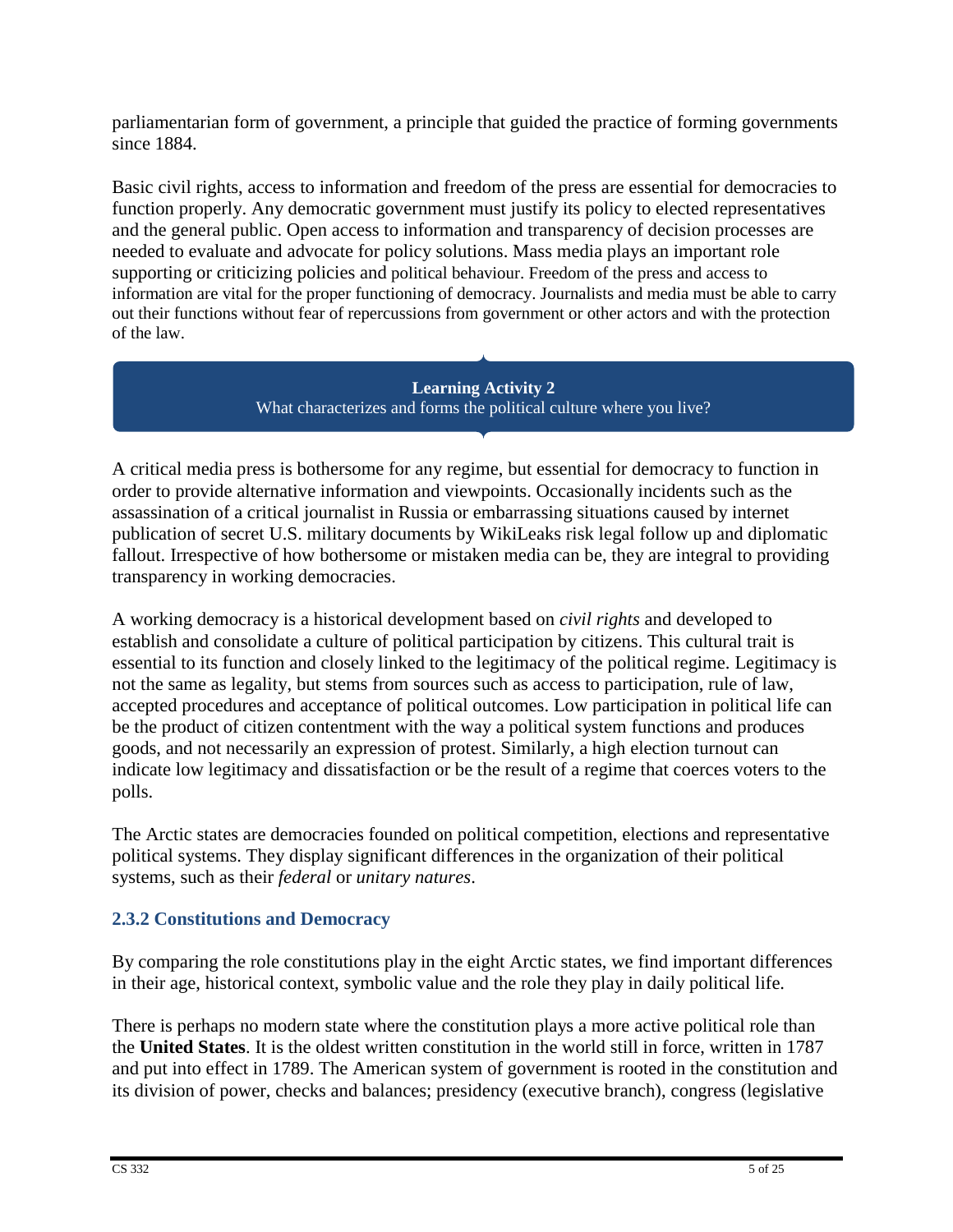branch) and the courts (judicial branch). The unity of the federal system was challenged by a civil war (1861-65), but the outcome made clear the federal character of the American system of government and the subordination of states to the federation.

**Learning Highlight 1** In the Soviet Union, when the shift from the authoritarian one party rule to the multi-party democratic system occurred, what kind of challenges had to be met?

The constitution has had many amendments. The first ten amendments are known as the *Bill of Rights*. There has been a history of political struggle between the federal and state governments, often symbolized as 'Washington' versus individual states. This delicate political balance is still influential in American politics, and federal policy has occasionally been determined unconstitutional by courts and subsequently reversed. Supreme Court judges play a more political role than in other Arctic states, and the appointment of a new Supreme Court judge is a political decision that can influence the type and ability of federal policies to be made and implemented.

**Canada** has a long record of democratic government becoming an independent and selfgoverning dominion under the British Crown in 1867 with the passing of the British North American Act (BNA Act). This Act made Canada into a federal union copying the main features of the British political system: a parliament split into a representative lower and appointed upper houses; single member constituencies for the lower house; a parliamentary majority-based government; and civil rights based on the British legal tradition, but not distinctively expressed by the statute of law (Mahler, 2003). Until 1982 when the Canadian Charter of Rights and Freedoms was adopted, amendments to the BNA Act had to be passed by the British parliament. The Canadian constitution was then placed under Canadian political control and a new document on civil rights was included. Canada from then on was *de facto* and *de jure* independent, but kept the link to the British Crown with an appointed Governor General. Political power is entirely in the hands of Canadian political institutions (Mahler, 2003).

**Russian Federation** is the youngest democracy having been established in 1991 on the ashes of the former Union of Soviet Socialist Republics (USSR).<sup>2</sup> The 1990 election of deputies to the Supreme Soviet stimulated nationalistic and democratic movements, and opposition to then-President Mikhail Gorbachev tried to remove him from office with the potential use of military force. Boris Yeltsin intervened to stop the military coup and although the government gradually regained control, Yeltsin was viewed as the *de facto* leader. Subsequently, Gorbachev resigned and Boris Yeltsin became the new president in December 1991. Yeltsin issued a decree outlawing the Communist Party.

The following two years were a period of turmoil and confrontation until the army eventually closed ranks in support of Yeltsin after he moved to dissolve parliament and asked for a new election in December 1993. The new constitution was voted on in a national referendum making

 $\overline{a}$ <sup>2</sup> Gorbachev led Soviet politics from 1985 to 1991 and initiated the structural changes of the former Soviet political system by his glasnost and perestroika policy.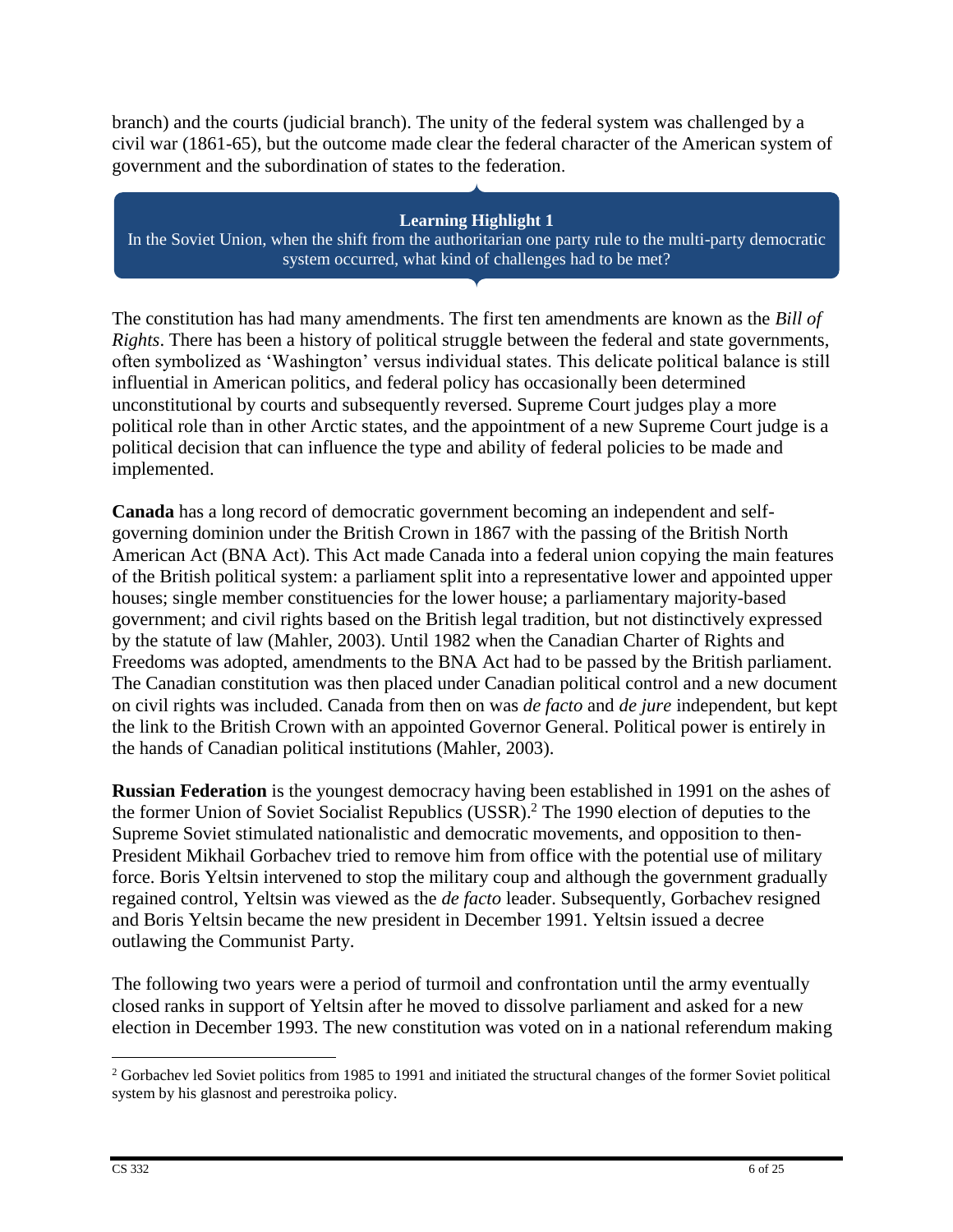elections for the new parliament and political system frenzied. Although defying the logical order of getting voters to first approve a new constitution then establishing democratic institutions and hold elections for office, Yeltsin acted in accordance with the situation, not out of solemn legal and judicial observances, but got his constitution approved by voters. It was regarded as imperfect but legitimate.

The new Russian constitution established a semi-presidential political system resembling features of the 1958 French constitution with a powerful president and prime minister heading a government appointed by the president, but approved by parliament. This dual form of executive power exhibits elements of presidentialism and parlamentarism, but with the president as the leading political actor with the right to veto legislation and dissolve parliament. The president can also rule by decree in certain fields, holds certain extralegal rights in case of emergency situations, and can appoint and remove governors of the regional entities, including the majors centres of Moscow and St. Petersburg.<sup>3</sup>

When it comes to civil rights the constitution includes a chapter (II) on the "rights and freedoms of peoples and citizens." The right to utter opinions by speaking or writing, and the right to assemble, go on strike, organize and participate in political life are constitutionally guaranteed. Non-governmental organizations can be legally established, however propaganda and agitation that nourish social, racial, national or religious hate or hostility are forbidden (Danks, 2009).

The **Nordic states** all have a long record of practicing *democracy* since transforming their political systems from absolute *monarchies* to representative democracies. The Napoleonic Wars had a great impact on their development as states and political systems. Sweden had to transfer governance of Finland to the Russian Empire as early as 1808, and Norway was transferred from Denmark to Sweden a few years later; both of these transferred states subsequently initiated new constitutions as the basis of their future political rules.

The **Norwegian** constitution ratified in 1814 established an elected parliament and reduced the level of Swedish political oversight to sharing the King and a common foreign policy. Executive power was dominated by Sweden and included a Norwegian branch of the executive split between Stockholm and Kristiania (Oslo). The King appointed cabinet ministers. Civil and democratic rights played an important role in the constitution laying the foundation for political participation by a greater proportion of citizens than was typical in Europe at that time. The new Swedish King, a former General under Napoleon, tried to weaken the constitution, but was met with confrontation; subsequently he adjusted his role and ruling ambitions (Stavang, 1964).

The Norwegian parliament, the *Stortinget*, was responsible for taxation and legislation, and during the 1870s a political battle took place regarding parliament's right to make final decisions on laws without the consent of the King. This conflict ended with a government impeachment and led to the establishment of a new government rooted in and politically backed by parliament. The parliamentarian principle of establishing cabinets was introduced in 1884 after several years of struggle between parliament and cabinet, but without concomitant changes to the constitution. Until recently the constitution contained a paragraph regarding the King's right to appoint his

 $\overline{a}$ <sup>3</sup> When Putin replaced Yeltsin as president, he initiated a constitutional change strengthening central power.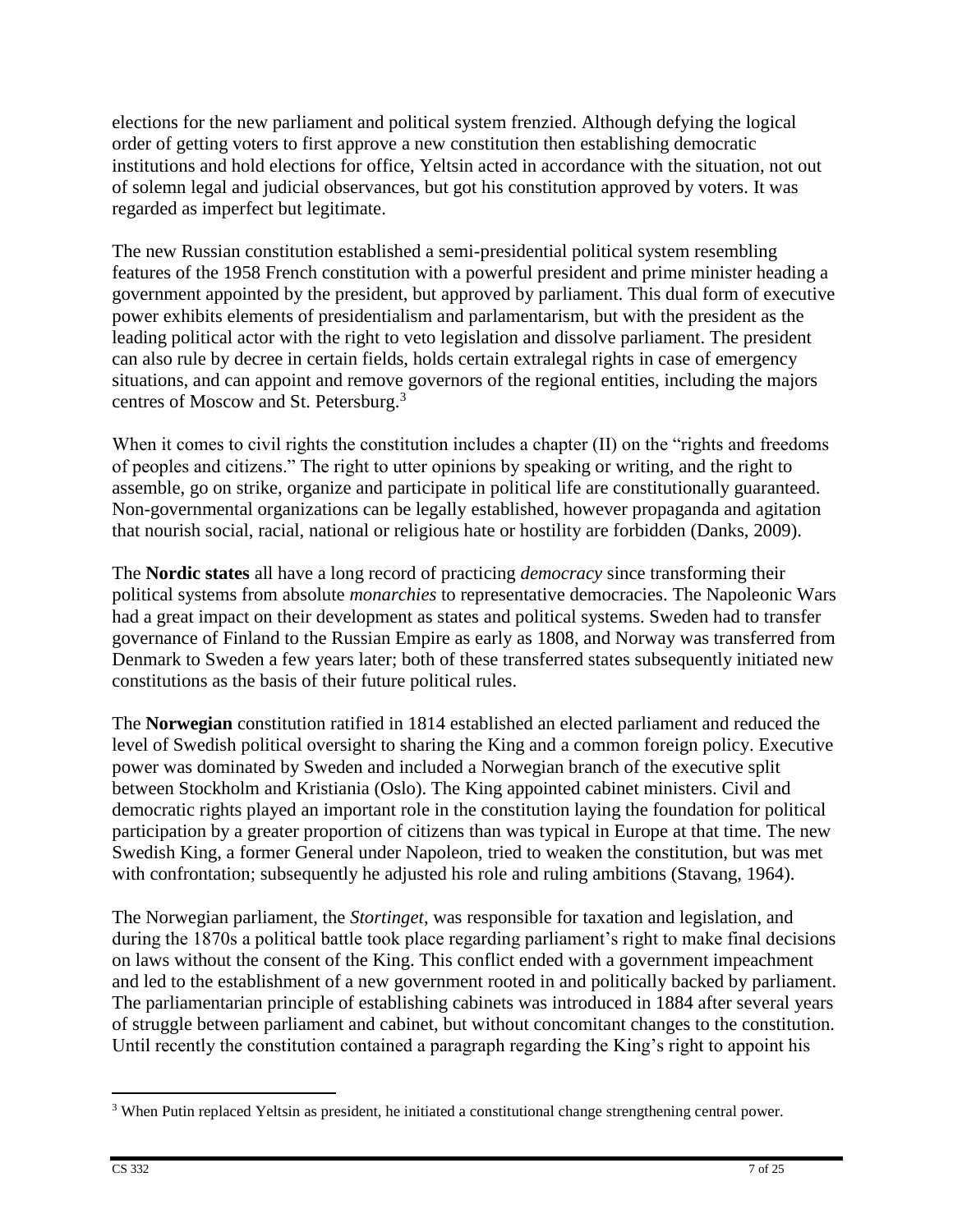own ministers, although it was a dormant clause. Swedish influence was reduced in 1884 when the Prime Minister became head of the Norwegian branch of the government.

Development of increased parliamentary political power took place as a result of political realities not legal ones. The constitution updated in 2008 when parliament's control of executive power was included and the second legislative chamber was abolished. Previously, members of parliament split into two chambers when passing laws (Arter, 2008).

Denmark also changed the practice of parliamentary approved cabinet ministers without first amending its constitution. Parliamentarism was introduced in 1901 based on the political composition of the first chamber, Folketinget. The new 1953 constitution codified existing practice and abolished the second chamber and made parliament unicameral.

Absolute monarchy gradually weakened during the 1800s in Denmark and Sweden as political representation in parliament from different groups increased. In **Sweden** absolute monarchy ended as early as 1809 when a new constitution was established and Finland was transferred to Russia as a result of the King's war policy. The former parliament, Riksdagen, reorganized into two chambers in 1866 and lasted until 1975 when a new constitution abolished the second chamber and codified the practice of parliamentarism, which was forced upon the King in 1917 (Heidar, Berntzen, Bakke, 2008).

The development of representative democracy took a different path in **Finland**, which was transferred from Sweden to Russia in 1809. Their domestic political institutions resembled the Swedish and gave representation to four groups. Russian political supremacy lasted until Finland separated from Russia in December 1917 following a bloody civil war. Russian political supremacy had been weakened for many years due to domestic political problems, including a revolution and losing a war to Japan both in 1905. This made political space for Finland to set its own course and it established a unicameral parliament. Finland was the first European country to introduce general suffrage as early as 1906. The new constitution of 1919 was a modern democratic one that underlined political and civil rights as the platform of political life. Due to Finland's history the constitution played a more significant role in the development of Finnish democracy than the more incremental political democratic development of other Nordic countries (Arter, 2008). Finland updated its constitution in 2000 reducing the political role of the President and making the duties of the government and Prime Minister align with other Nordic states (Heidar, 2004).

**Iceland** was under Danish rule until 1918 when self-rule was introduced. Iceland continued to share the Danish King until 1944 when Iceland declared itself an independent republic with a new constitution. The Icelandic parliament, Alltinget, which was established in 1874, reestablished an old representative tradition on Iceland from the time of the Vikings. Since 1874 law-making and fiscal policy had been decided domestically and a parliamentarian-based government was introduced in 1904. Development of representative democracy was gradual and resembled development in other Nordic countries (Heidar, Berntzen, Bakke, 2008).

The constitutions of the Arctic states developed under different circumstances and at different times. They have also played and are playing different political roles. All Arctic countries have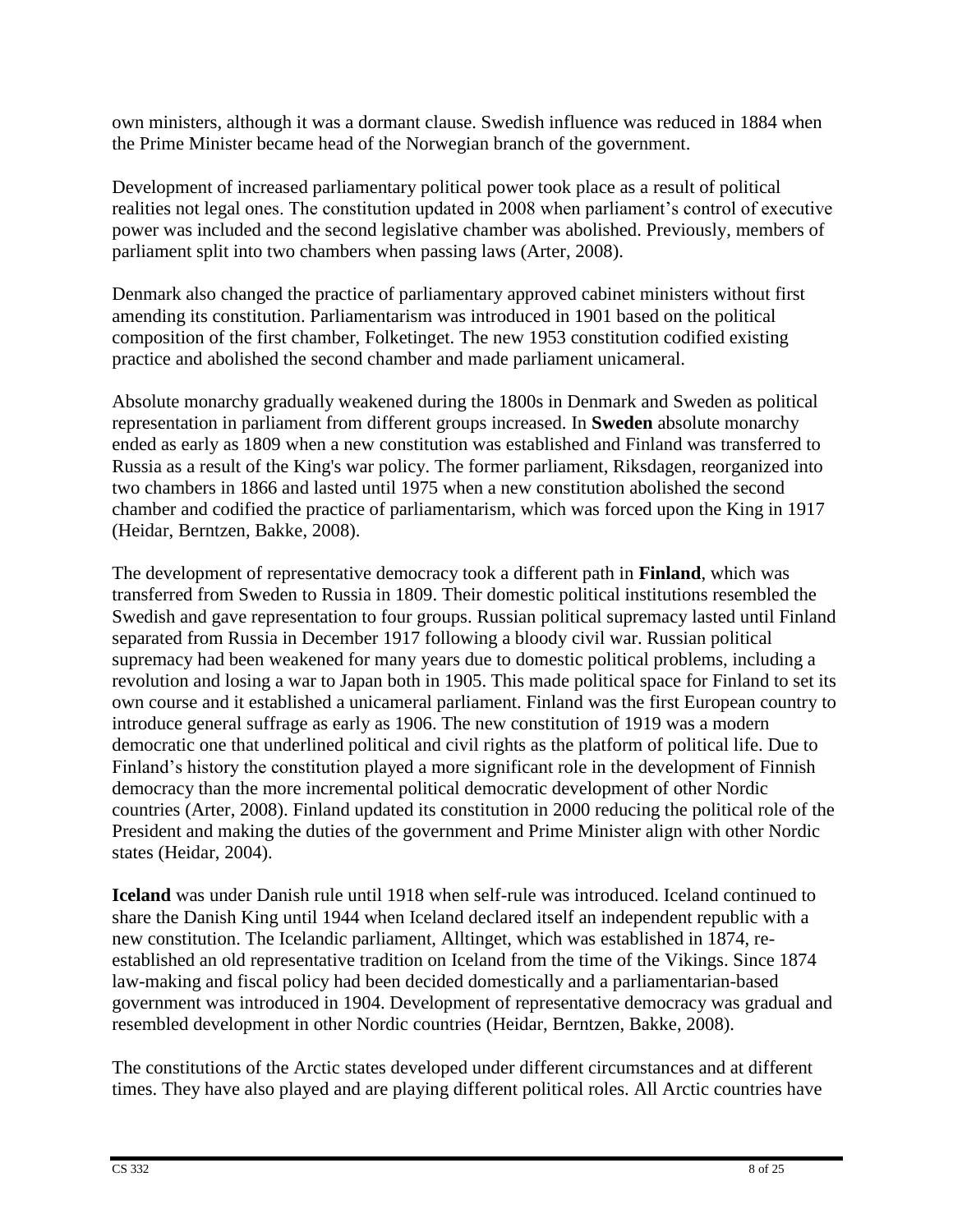civil and political rights included in their constitutions. How these rights are executed depends on the political culture and traits of their political systems.

# **2.4 Forms of Political Participation: Civil Society, Political Parties and Elections Among the Arctic Countries**

# **2.4.1 Civic Society and Political Participation**

*Democracies* depend on citizens actively using their political rights. This involves selecting candidates for political assemblies, taking part in elections and engaging in a constant flow of activities through public debate, pressure groups and political parties. Policies in liberal democracies are formed at different levels and presuppose civil activity. A passive civil society is not a good sign for any democracy neither is a society marked by protest, conflict and turmoil. The former could be a sign of instability and a political system that is unable to meet the demands of its citizens. There must be a balance between political demands and support to achieve stability in a political system (Easton, 1953).

Media plays an important role in western democracies. A free press that reflects the diversity, tension and support found in the general public is an important watchdog for the health of the political system, and often serves as an agent for political agenda-setting by focusing on particular topics and solutions. Democracy is based on establishing compromise among conflicting values and prioritizing certain tasks and solutions. Lobby groups, independent media, public debate, non-governmental organizations (NGOs) and political parties are important actors in this respect. Conflicting viewpoints, ideologies and opposition are not dysfunctional aspects of a political system, but rather prerequisites of a properly functioning democracy.

### **Learning Activity 3**

If you were working to achieve a specific political solution, what would you do to influence the outcome?

The political culture of the three *federal systems*, Canada, Russia and the United States are rooted in different historical contexts. The Russian Federation is the youngest and most diverse. Transformation from the former communist regime to democratic rule took place relatively peacefully. Since 1991, the Russian Federation has faced a challenging period fostering unity, improving organization and creating spaces for civil society to bring forth its demands. A political system requires time to develop and consolidate. Russia is in a developmental phase in contrast with the two other federal systems, United States and Canada, which have long records of practicing liberal democracy.

Political parties bridge the gap between society and legislative bodies. There are at least two important causal factors explaining party structure. One is the pattern of major and lasting *conflict dimensions* found in the particular society (Rokkan, 1987). The other is the *voting system* or how elections and representation are organized. One-member constituencies and a majority vote, as in the British system, favour a system of polarization and few political parties. By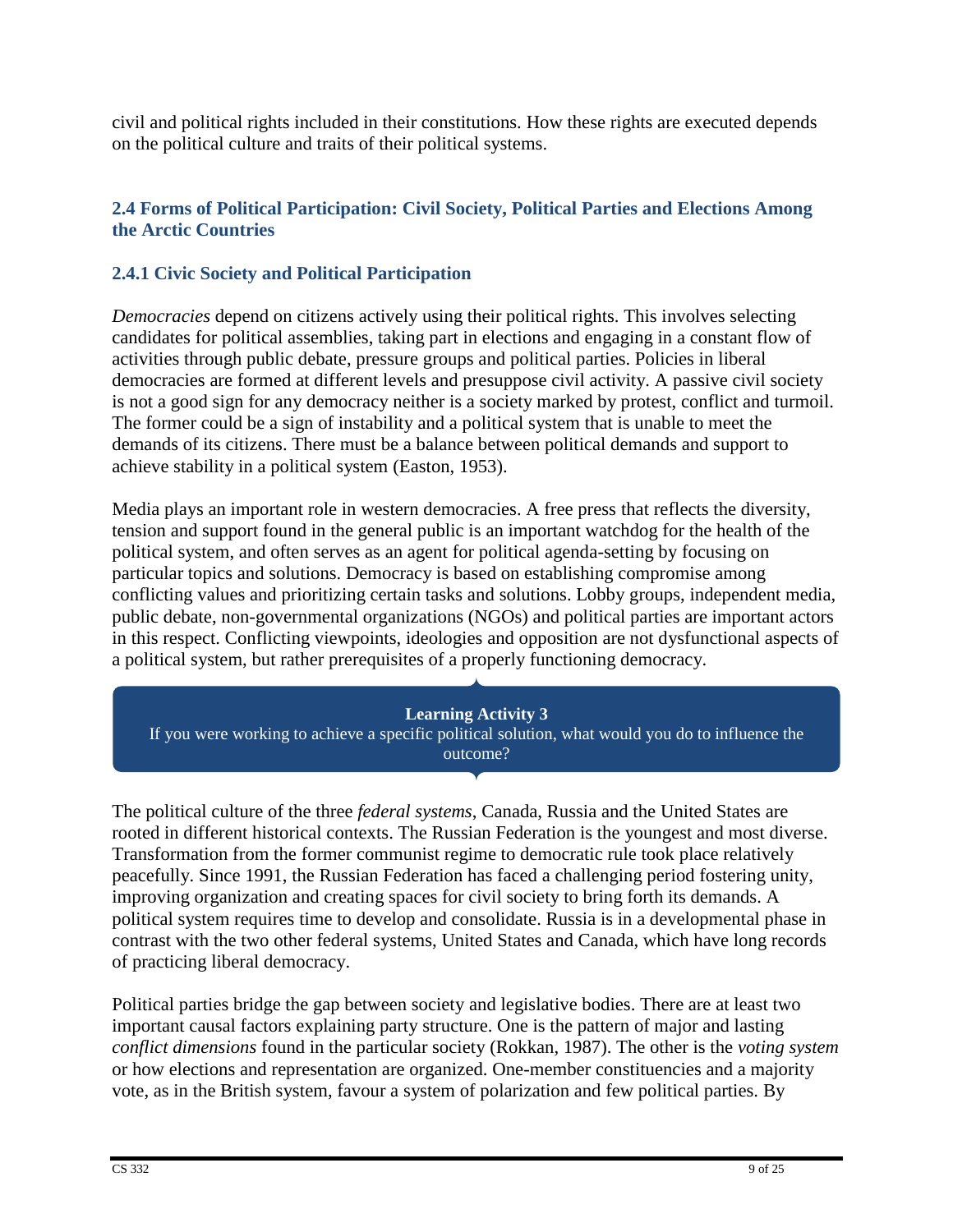contrast, a constituency with multiple representatives and proportional representation favours a multi-party structure.

The United States elects representatives from state constituencies for the Senate and House of Representatives. While all states have two senators for a total of 100, the number of elected delegates to the House of Representatives is dependent on population. For example, California elects fifty-three representatives while North Dakota elects only one (out of a total of 435). Senators are elected for a six-year period, with elections held at staggered two-year periods, e.g., one third of Senate seats are up for election every two years. By contrast, elections for the House of Representatives are held every two years and the President is elected for four years. A president and political party holding the majority of seats in Congress could easily lose it halfway through the president's term, a situation that frequently occurs. This system feature requires political compromises across party lines to be made or stalemate will result.

Majority voting has favoured a two-party system, the Democrats and Republicans. Both tend to be internally split with relatively low party cohesion. Republicans consist mainly of conservatives and Democrats consist mainly of liberals, although liberals and conservatives are found in both parties, therefore when voting on issues such diversity becomes apparent (Almond, Powell, Strøm, Dalton, 2004).

The United States is unique in bringing forth candidates for political positions where the role of political parties differs from state to state, e.g., in determining which candidate to choose to represent the party in federal elections. Some states have open primaries to determine party candidates in which there is no party registration. The selection of nominees is an open process involving a significant number of the electorate unlike Nordic countries where political parties are in full control of the nomination process. Turnout is low and voters must document themselves and preregister for voting. American voters vote on a number of issues thereby promoting voter input on a number of decisions.

**Canada** inherited the British political system with majority vote and single-member constituencies for elections to the lower house, the House of Commons. The Parliament's upper house, the Senate, is based on appointed members. Majority voting and single-member constituencies favour a two party system; however, Canada is known for a multiparty system or "two-party-plus" system, which in some cases has led to weak governments or governments where the opposition has become neglected (Mahler, 2003). As in the United Kingdom, there are two major contesting parties, Conservatives and Liberals. The left-leaning New Democratic Party and Bloc Quebecois should also be mentioned. The political parties as organizations are more distinctive than in the United States, but with different practices relating to party conventions and the development of policies. Party representatives at federal and provincial levels form the inner circles of the political parties (Mahler, 2003).

The government is based on the political backing of Parliament's lower house, so a parliamentarian government can initiate elections at any time if the parliamentary political situation is problematic, i.e., legislation cannot be passed or by the end of five years. Voter turnout has been higher than in the United States, but has been falling as has turnout across the circumpolar North.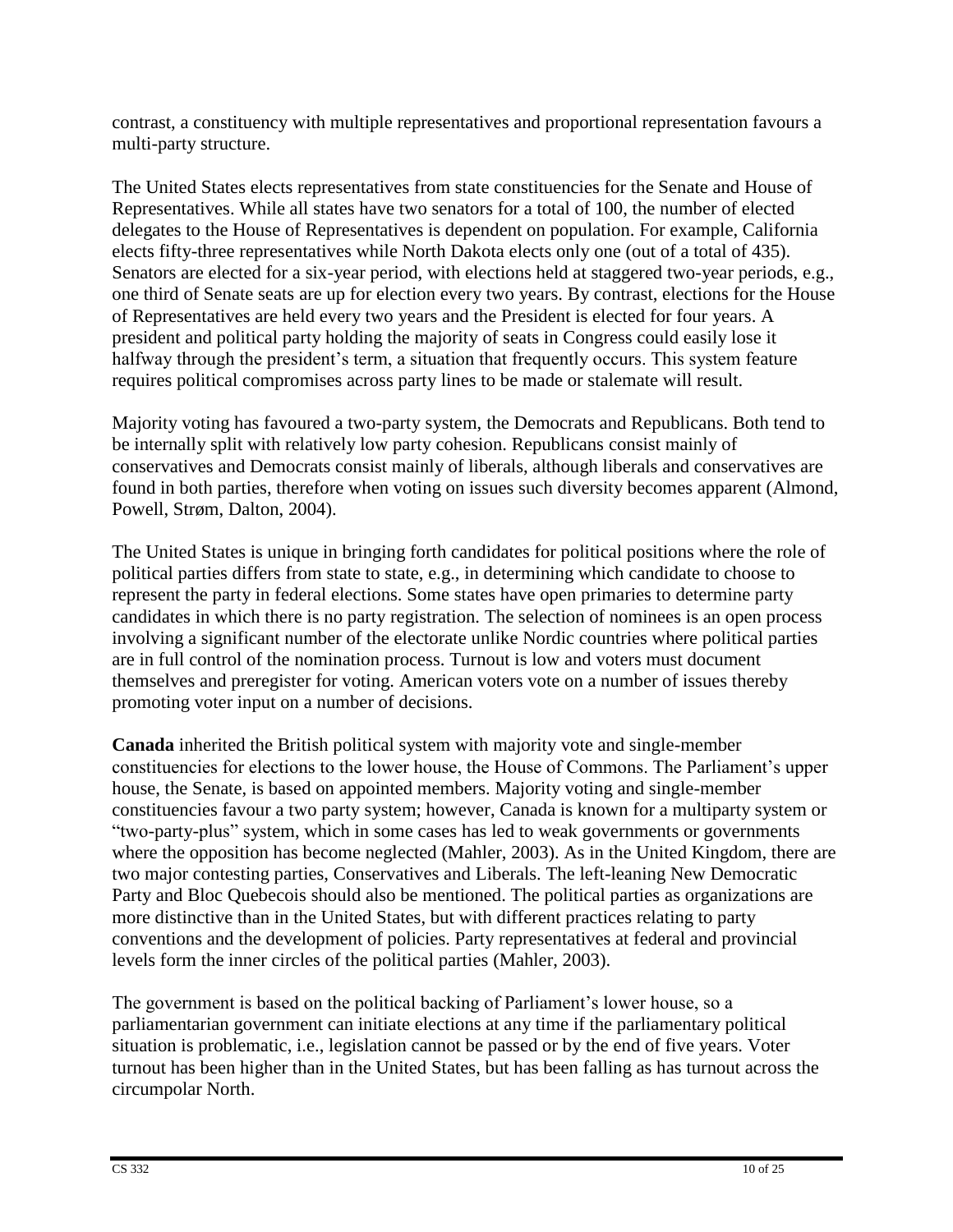The third federal state, **Russia**, has a more complex system of representation. The State Duma is made up of 450 members and is elected by two separate ballots. Simple majority and singlemember constituencies are used to elect 225 delegates. Others are elected by the principle of federal party lists and proportional representation that view the country as a whole as a constituency. Turnout is higher than in the United States or Canada and voters choose from a number of political parties. The Communist Party is a major one, but the Unity Party has grown in support and has become more influential. Fatherland-All Russia is a "twin brother" to the Unity Party, while the Union of Right-Wing Forces, Yabloko and Zhirinovsky Bloc have few seats. A number of other less influential parties also exist (Danks, 2009; Roskin, 2011).

The short history of the multi-party system, in contrast to the old single-party rule by the Communist Party of the Soviet Union (CPSU), gives little information on inner party life and function. According to Danks, the party system represents a weakness in Russia's democratization because it is poorly developed and leader-centred (Danks, 2009). In 2004 the Putin administration narrowed the possibility to establish new federal parties with the law "on Political Parties and Movements" that aimed to reduce the allowable number of parties (Danks, 2009). In addition, opposition parties complain about a lack of media access and ability to disclose policy alternatives to the public thereby questioning the level of media control by the Russian government.

The **Nordic countries** are all multiparty political systems with proportional representation. The number of representatives elected varies according to the number of citizens, which form the constituencies for elections to Parliament. The five-party model has been replaced by a party structure with a broader span, including a populist conservative party on the right wing and a radical social-democratic party on the left wing (Arter, 2008). The current party structure became more complex in the 1970s and consists of a Progress Party, Conservatives, Liberals, Agrarian Party, Christian Peoples Party, social democrats and a left-wing social democratic party. There are differences among the Nordic countries, in particular Iceland and Finland deviate, but the common denominator is the role of the social democrats, the Labour Parties. David Arter argues the dominance of the social democrats in Nordic democracies has weakened during the last few decades (Arter, 2008). The conservative wing has become stronger and the tendency to cooperate with liberals and other parties in the middle of a left-right scale has led to coalition governments. The average percentage of support for Social Democratic parties has dropped more in the last few years as documented in the following table signalling a complex political landscape.

| Table 1. The average percentage of support for two are social Definite and Farties 1720 - 2007 |               |               |               |               |  |  |
|------------------------------------------------------------------------------------------------|---------------|---------------|---------------|---------------|--|--|
| Country                                                                                        | $1920 - 2007$ | $1920 - 1939$ | $1940 - 1971$ | $1972 - 2007$ |  |  |
| <b>Denmark</b>                                                                                 | 36.3          | 37.6          | 39.3          | 32.1          |  |  |
| Finland                                                                                        | 27.4          | 33.1          | 24.7          | 24.5          |  |  |
| Norway                                                                                         | 37.6          | 31.8          | 45.5          | 35.4          |  |  |
| Sweden                                                                                         | 42.6          | 38.7          | 47.6          | 41.6          |  |  |
| Iceland                                                                                        | 16.8          | -             | 14.6          | 19.4          |  |  |

| Table 1: The average percentage of support for Nordic Social Democratic Parties 1920 - 2007 |  |  |
|---------------------------------------------------------------------------------------------|--|--|
|                                                                                             |  |  |

*Table 4.1 in David Arter: Scandinavian Politics. Manchester University Press. 2008.*

Another striking feature of the Nordic political system are the roles of non-governmental organizations (NGOs) in forming and implementing public policies. NGOs form an important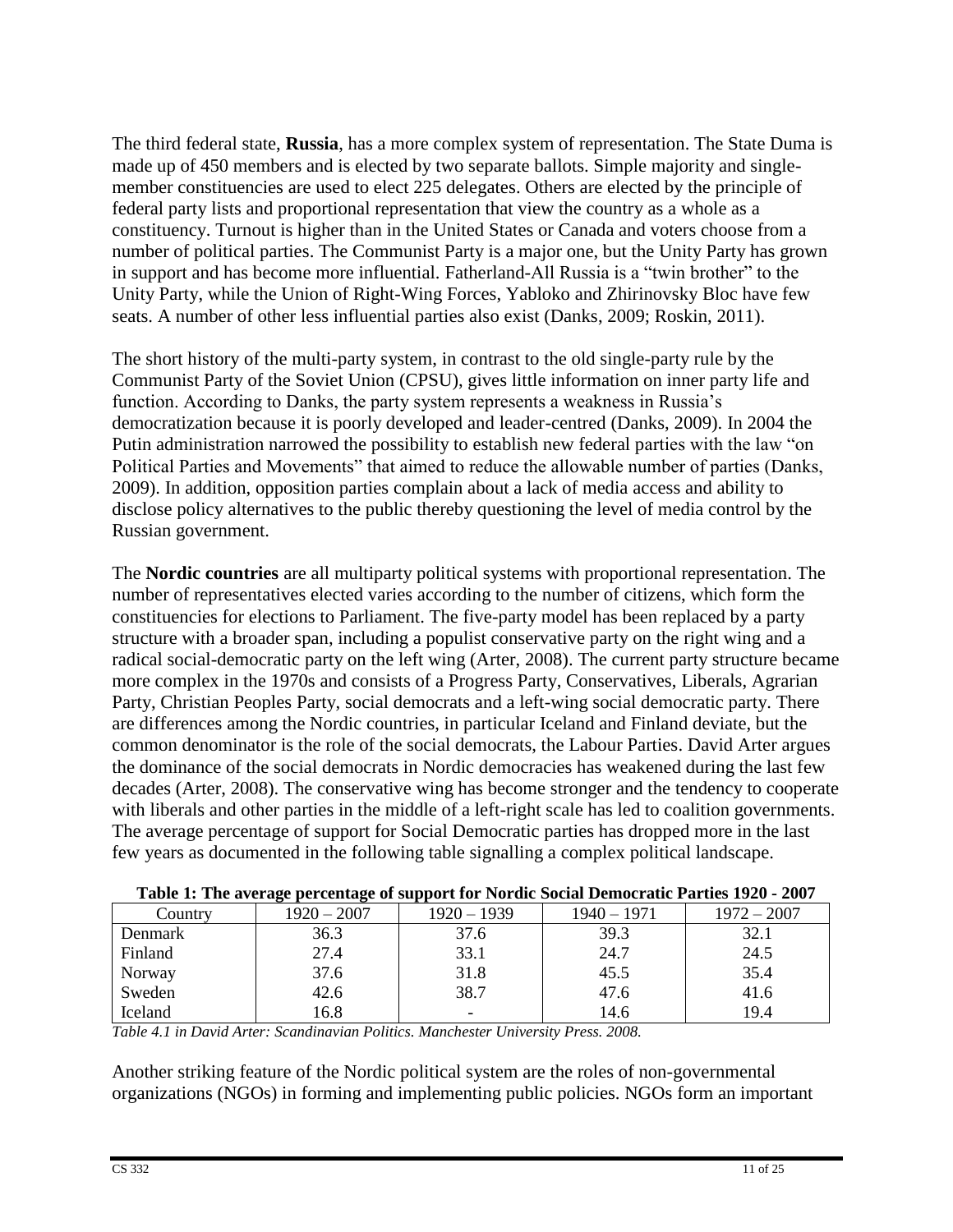link between society and government, and operate during different phases of the policy process where their interests are at stake. Lobbyist, NGO and pressure group activities are a well-known feature of Arctic countries except Russia. The United States Congress is particularly susceptible to lobbying activities. NGOs in Russia have a shorter history and have been met with restrictions in becoming public actors (Danks, 2009). The western practice of inclusion in the political system has not yet been adopted in Russia.

### **2.5 Governance Institutions Among the Arctic States: Branches and Levels of Government**

### **2.5.1 Legislatures, Executives and the Courts**

Essential to any democracy is the principle of separation of power and how this is followed up in practice. The rule of law and politically independent and impartial courts are a must. Another basic demand of democracy is that legislation be made by parliaments consisting of elected representatives from citizens through free and fair elections. Such principles are usually laid out in the constitution. However, the form and function of government institutions vary widely even among Arctic states.

While Russia and the United States have **presidential** systems, Canada has a **parliamentary** system and is formally headed by a Governor General who represents the Queen, who is also Queen of the United Kingdom. This arrangement is a remnant of Canada having been a British territory that has developed into a sovereign state. The Governor General plays a primarily symbolic political role. The executive political power is exercised by the Prime Minister and cabinet made up of representatives from the lower house, the House of Commons. Canada in this way is more similar to the parliamentary democracies found in the Nordic countries, than the presidential systems found in Russia and the United States. Coalition and minority governments can be established, but rarely are (Mahler, 2003).

| Land              | <b>Bicameral/Seats</b>         | <b>Unicameral/Seats</b> | <b>Non-Parliament</b> | <b>Parliament</b> |  |
|-------------------|--------------------------------|-------------------------|-----------------------|-------------------|--|
|                   |                                |                         | Government            | Govt.             |  |
| United States (F) | Senate $/ 100$                 |                         | X                     |                   |  |
|                   | House of Representatives / 453 |                         |                       |                   |  |
|                   |                                |                         |                       |                   |  |
| Russia $(F)$      | Federation Council /178        |                         | X                     |                   |  |
|                   | State Duma / 450               |                         |                       |                   |  |
| Canada $(F)$      | Senate $/ 105$                 |                         |                       | X                 |  |
|                   | House of Commons/308           |                         |                       |                   |  |
| Finland (U)       |                                | Eduskunta / 200         |                       | X                 |  |
| Sweden $(U)$      |                                | Riksdagen / 349         |                       | X                 |  |
| Denmark (U)       |                                | Folketinget / 175       |                       | X                 |  |
| Norway (U)        |                                | Stortinget / 169        |                       | X                 |  |
| Iceland $(U)$     |                                | Alltinget $/$ 63        |                       | X                 |  |

**Table 2. Political Systems of Arctic Federal (F) and Unitary (U) States**

The presidential systems found in **Russia** and the **United States** differ when it comes to forming cabinets. Russia has a prime minister and cabinet ministers who are not elected politicians, but professional administrators and consists of about 60 ministries and other agencies responsible for different government branches. The president is elected directly through a general election and thereby empowered by the will of the people. The prime minister is appointed by the president, but the president and cabinet need approval from the elected lower House of Representatives, the State Duma. The Duma has the ability to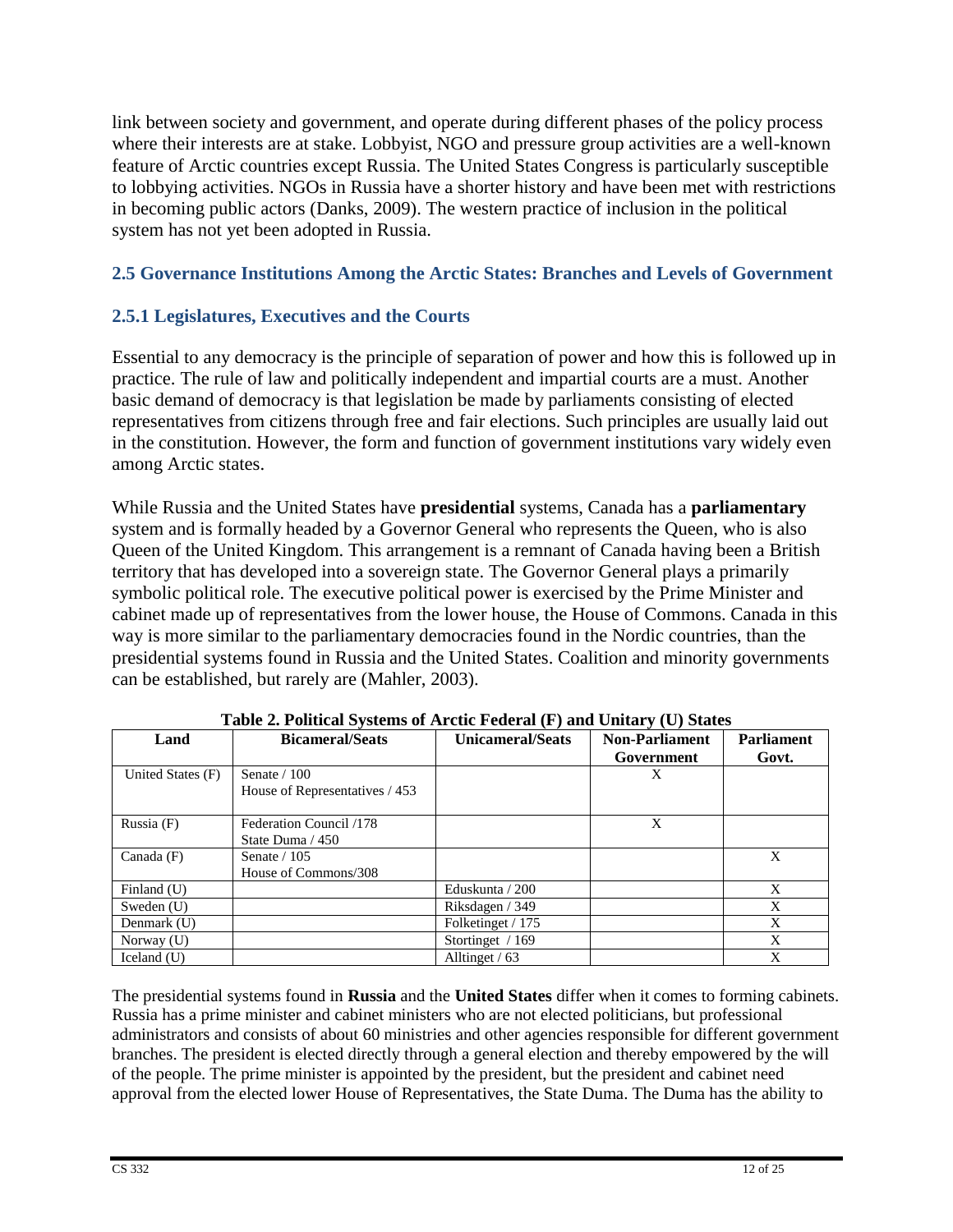reject the prime minister and cabinet. A Duma that is uncooperative with the president can risk a presidential decision to call a new general election and face the possibility of lost party seats and political influence.

The president and prime minister are dependant on cooperation with the parliament in areas of law making, taxation and finance. The relationship can have a delicate political balance depending on the composition of the Duma. The constitution established a system with strong executive power; a president who presides over a vast administrative structure that supervises the federal government and most important ministries, the Foreign Ministry, Defence Ministry, Interior Ministry and Federal Security Service (Roskin, 2009). The president can appoint and remove deputy prime ministers and other ministers without parliamentary consent if formally suggested and approved by the prime minister. The president also appoints governors of regional entities, thereby demonstrating strong presidential power consistent with the level of executive power traditionally found in Russian history.

The United States' presidential system differs from the Russian Federation. The cabinet is appointed by the president, but individual cabinet members must be approved by the House of Representatives. Ministers, or secretaries as they are referred to in the United States, do not need to be members of the legislative body. Both governments have an important element of parliamentarism; each require legislative consent when appointing cabinet members and depend on good working relationships between legislative and executive powers, i.e., appointed cabinet members need to be able to functionally cooperate with elected members of legislative bodies regardless of differences along party lines.

The presidential system of the United States differs when it comes to the election of the president. Rather than being elected directly by voters in a general election, the president is elected indirectly by an electoral college. This process has been criticized as an outdated formality based upon the American founding fathers' distrust of voters during an era when direct political representation was infrequently used. Each state has a number of electoral college votes equivalent to its seats in the House of Representatives. The electoral college cast votes based solely on the will of the people of their respective state, generally on a winner-take-all basis (e.g., if 51 percent of a state's voters vote for a particular presidential candidate, that state's electoral college voters will all vote for that particular candidate.) In the United States the president is elected for a fixed four-year period and can only be re-elected once (for a maximum of eight years in office). The Russian president is also only allowed to serve two four-year terms.

The Nordic states have a political system known as **consensual democracy**, which are based on important features such as multi-party systems, proportional representation, multi-candidate constituencies, unicameralism, different forms of government depending on the composition of parliament, welfare state policies, and legislative control of the executive branch. Parliament is the most influential institution. The role of labor unions in negotiating wages for the private and public sectors under the auspices of government should be noted (Heidar, 2004; Arter, 2006). This arrangement has been crucially important to the gradual allocation of wealth and political support in the development of the welfare state in these countries.

Parliamentarism means the Government (i.e., Prime Minister and Cabinet) is formed with the consent of parliament and the government must step down if it lacks support or loses the confidence of the majority of parliament. Different forms of governments can be established, including a majority or single party government (i.e., a single party has over 50 percent of seats), a minority single party government (i.e., a single party has less than 50 percent of seats) or a coalition government involving two or more parties. These government types have occured in recent political history of Nordic countries. Since socialdemocratic parties lost dominant positions in Denmark, Norway and Sweden, majority coalition governments have become common. Coalitions can be established prior to elections, campaigning for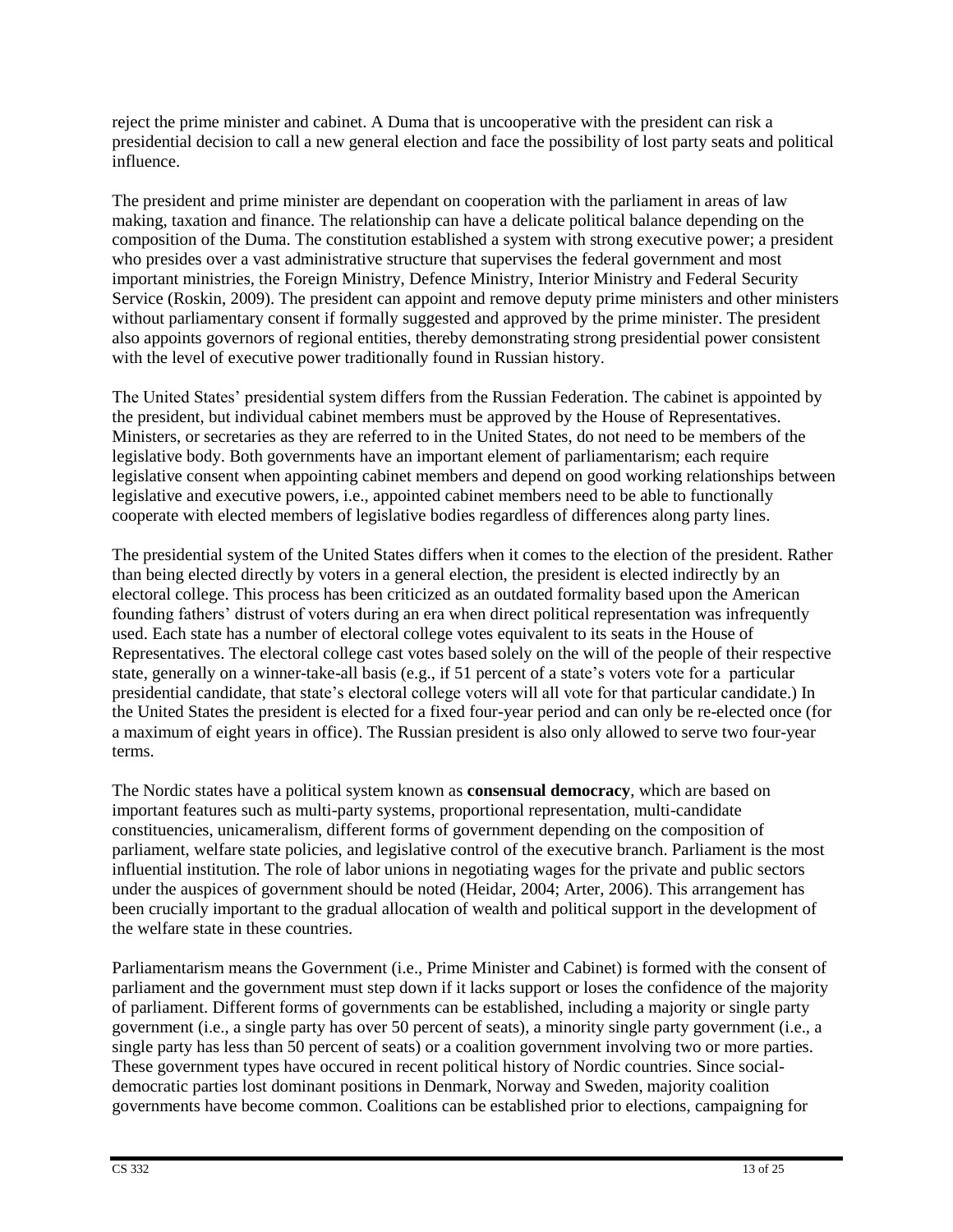support of cooperating parties or as a result of an election. Regardless of the form of government, it is essential that parliament be the strongest political actor in case of political tension and cabinet conflict. Cabinet members are appointed by the prime minister but unlike presidential systems, cabinet ministers are usually elected members of parliament.

The rational of this political system is an inner framework that seeks cooperation and consensusoriented political solutions. According to David Arter, parliaments are "working parliaments" in which standing committees play an essential role in establishing compromises and developing legislation (Arter, 2009). Canada has a parliamentary system where committees play a similarly important political role. However, the Canadian House of Commons more closely resembles the British Westminster version of parliament where parliamentary debate is oppositional rather than consensual.

Nordic countries do not have the habit of dissolving parliament in cases of conflict as do countries using the Canadian/Westminster system, although, in theory, it is possible to do so in Sweden and Denmark. In Norway no such formal right has been established. Elected members to the unicameral parliament serve four year terms and are responsible for forming a politically stable government. A minority government can be strong if it has no political alternative. However, if an alternative political platform exists, a proposition of distrust can be voted on that eventually leads to a change of government.

Nordic democracies function primarily the same way, although two have semi-presidential political systems. Finland and Iceland have elected presidents as the head of state, while Norway, Sweden and Denmark are monarchies in which the monarch is head of state with only representative functions. The presidents of the two semi-presidential political systems have similar representative roles, but more potential to act in forming governments. Heads of state (monarchs and presidents) generally have a symbolic role, whereas heads of government (prime ministers and presidents with executive power) have real political power.

# **2.5.2 Sub-National Levels of Government**

Common denominators of the political systems of the United States, Canada and Russia are federalism and geographic size, however populations vary significantly.

| Country       | Territory            | <b>Population</b> | <b>Territorial Units</b> |
|---------------|----------------------|-------------------|--------------------------|
| Canada        | $9,984,670$ sq. km.  | 34,230,000        | $10 + 3$                 |
| Russia        | $17,075,400$ sq. km. | 141.927.297       |                          |
| United States | $9,826,675$ sq. km.  | 310,144,000       |                          |

Canada and the United States are the same size but differ in population and territorial units. The population of the United States is spread throughout the country with big cities in the east, west, south and north. The Canadian population is concentrated in the southern part of the country.

The United States is included in the Arctic Council because Alaska is its northernmost state. Alaska differs from the Canadian north due to its larger population (700,000 compared to 100,000) with the cities of Anchorage (286,174), Juneau (30,998) and Fairbanks (35,132)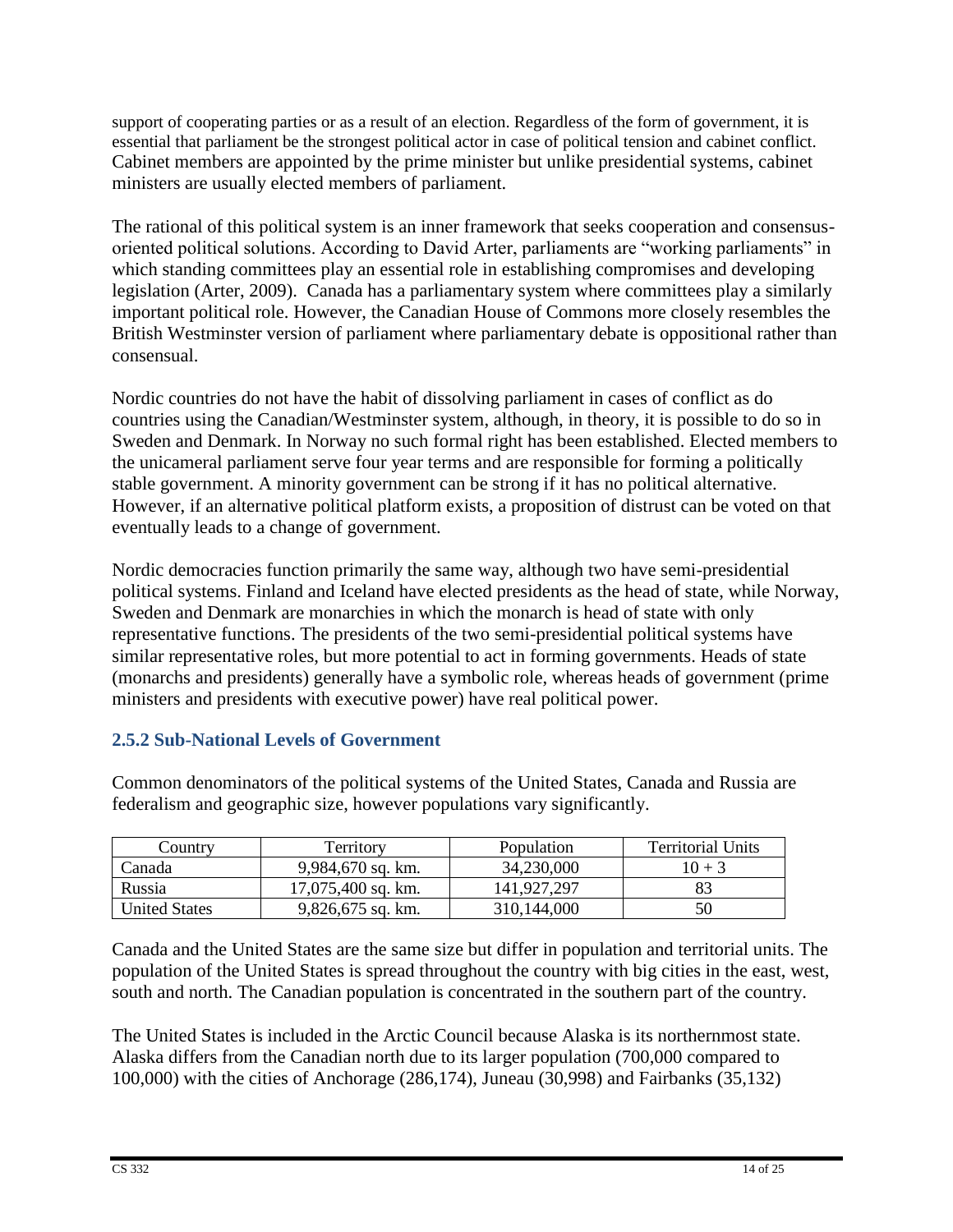making half of its population. Alaska became a state on January 3, 1959 and covers 1,717,854 sq. km., which is approximately 17 percent of the total United States' territory.

Alaska has two seats in the United States Senate and is represented by one representative in the House of Representatives. All fifty states have their own State Senate, House of Representatives, Governor and Government. The governor appoints heads (ministers) of different departments and there is a separation of power as at the federal level where the state congress creates laws and budgets, while the governor and ministers constitute the executive.

Not all of Alaska is organized into political units reflecting its size and sparcity outside main cities. Local government consists of cities and boroughs, the latter of which resemble counties and cover about one-third of the state.

Northern Canada is sparsely populated and its three governing units, Yukon, Northwest Territories and Nunavut, contain 108,000 inhabitants; Nunavut 32,900, Yukon 34,246 and Northwest Territories 41,464. The province of Quebec stretches into the Arctic and its northern region contains few inhabitants, most of whom are Aboriginal. Labrador, with 26,728 people, is also part of Northern Canada. In addition, the norths of other Canadian provinces are often considered part of Northern Canada.

The Canadian south-north economic, political and cultural dimension is dominated by the south, although self-governing rights of the northern territories, mostly inhabited by Aboriginal peoples, have recently modified this. The 1867 British North America Act made Canada a federation with sovereign tasks and rights allotted to the provinces. The balance between federal and provincial authority is an important issue in Canadian politics (Grace, Sheldrick, 2006). The Canadian federation includes Quebec, a French-speaking province, creating a cultural-nationalist split that has historically represented a challenge to national identity and unity. The political space for federal authority is limited and challenged. Some Canadians perceive the country as two-nations rather than a federal unit, giving Quebec special status among the provinces (Mahler, 2003)**.**

Provincial legislatures consist of elected representatives from different political parties in a system of single representative constituencies. The political composition of the provincial legislature controls the cabinet and is led by a premier.

While provinces have enjoyed constitutional rights of self-rule, until the late 1970s territories were traditionally ruled by federal authorities and had little political autonomy. In 1999, when Nunavut was established by splitting the Northwest Territories into two parts, Indigenous dominated political jurisdiction was granted to Nunavut. Although the broader policy was to grant more political autonomy to the territories, they continue to lack constitutional rights and responsibilities assigned to provinces. Devolution of power and increased political empowerment of the territories are highly debated topics in Canadian politics. Territorial politics tend not to follow general party politics. While the Yukon assembly is divided along party lines, the other territories have a consensus-style government rooted in Indigenous culture (Grace, Sheldrick, 2006).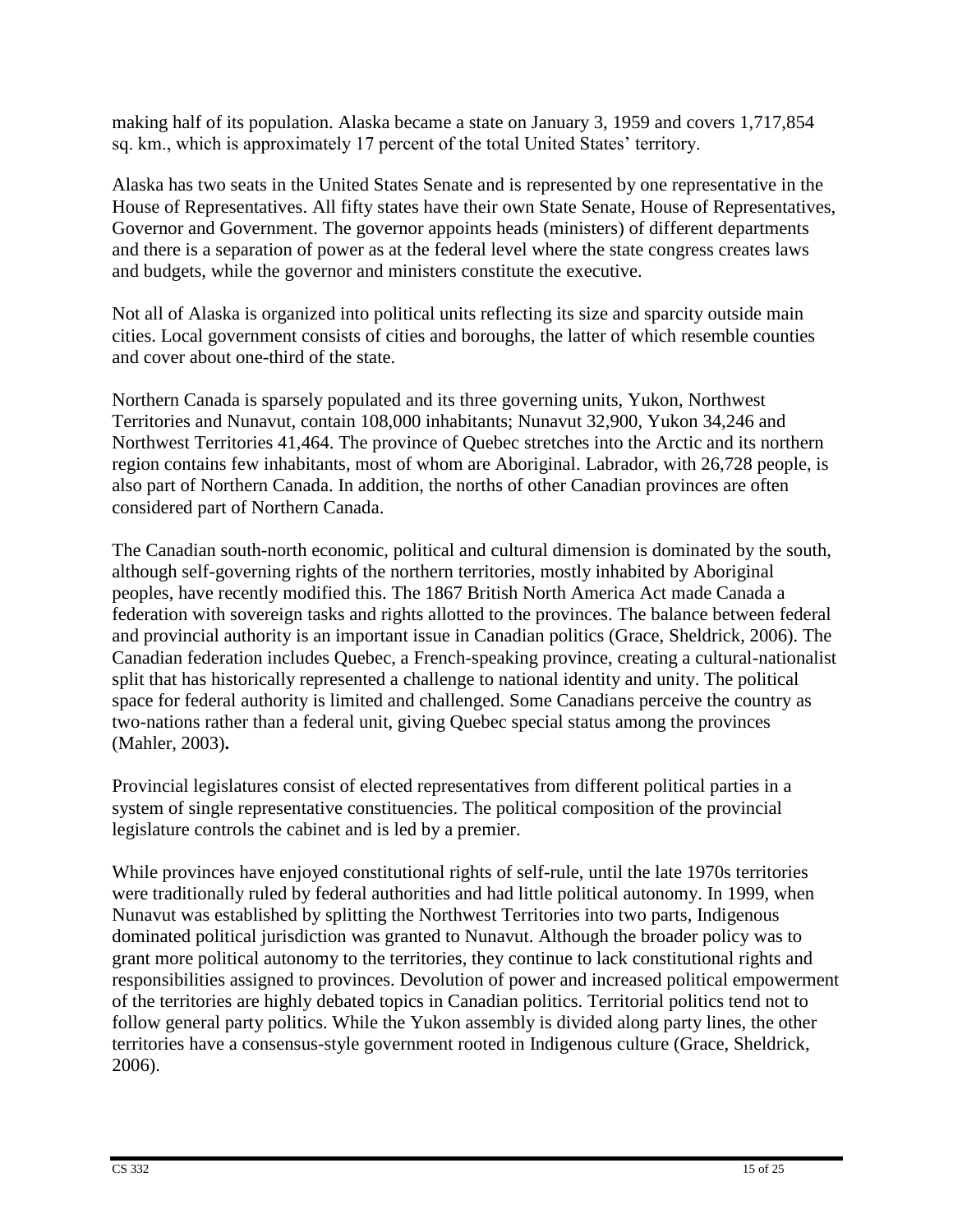

**Source: The Atlas of Canada**

The Russian Federation is the largest country in the world and is almost double the size of the United States, but has less than half the population. When focusing on Russia as a political actor, its size tends to be neglected. Russia stretches over the northern part of Asia, constitutes 40 percent of Europe, shares borders with a large number of countries and covers nine time zones.

Russia is made up of 83 federal subjects, constituent territorial units, which have different levels of autonomy. Russia has 21 republics, 6 krais (territories), 10 autonomous districts, 2 cities, 1 autonomous oblast and 49 oblasts (Mahler, 2003). Russian federal authorities face a complex situation with regard to self-governing rights. In the North Caucasus, ethnic groups question Russian political supremacy. The Republic of Chechnya declared independence from Russia in 1991, but was forced to join the federation with the use of military power.

In the unitary states of the Nordic countries the contrasts are striking. Authority of central or national governments is not questioned. Regional and municipal councils have no law making authority. Administrative tasks are delegated from the national level to counties and municipalities. Numbers of regional governing entities and municipalities differ out of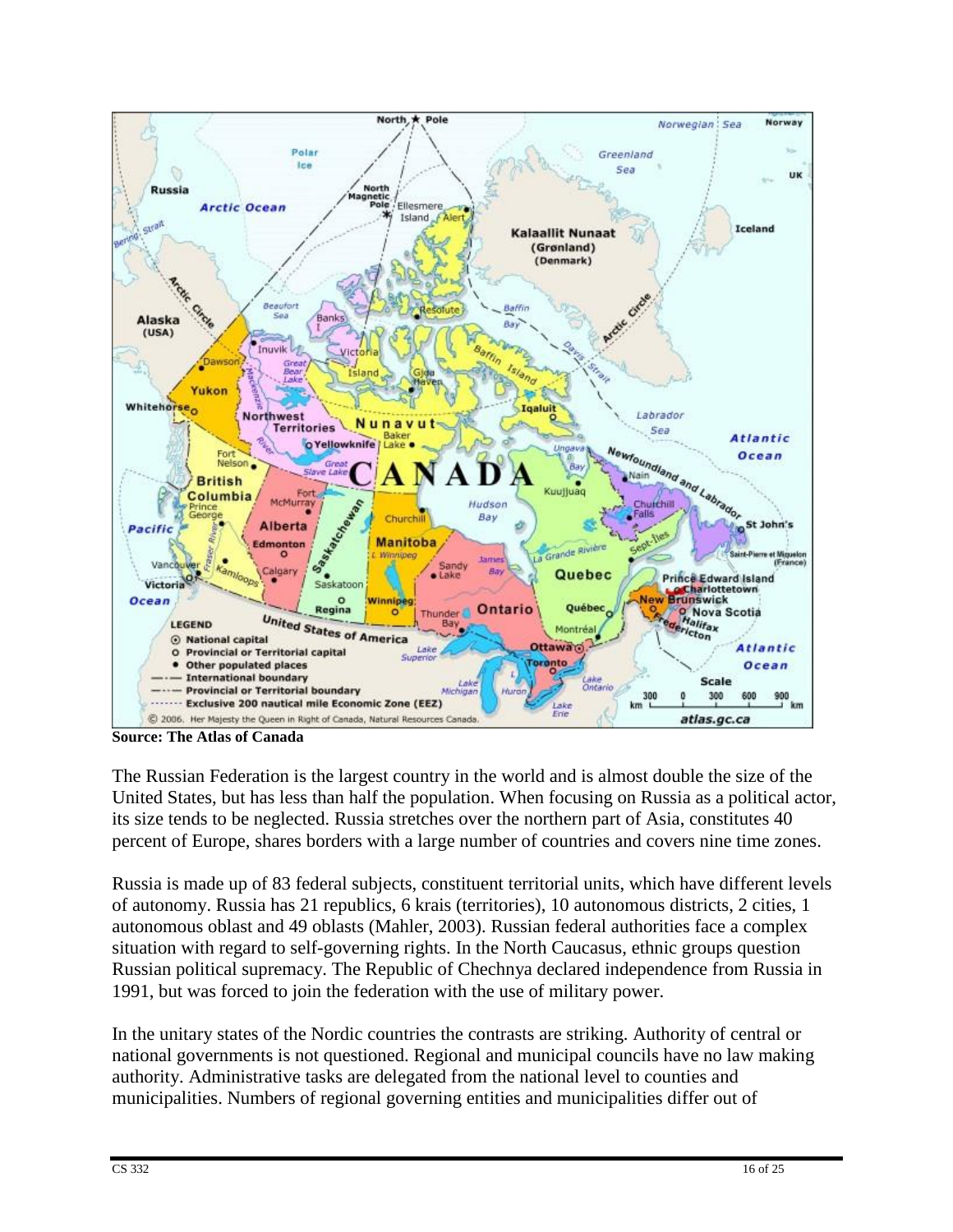population size, historic and domestic political concerns. Iceland and Finland have no regional governing units. Finland bases regional governing needs on inter-communal boards (252) and service (38) and planning districts (20). Among its regional units, Sweden includes Gotland, a municipal entity. The trend has been to reduce the number of units to improve economic efficiency, but often conflicts with concerns for local democracy. The municipality is the lowest governmental level and is funded by state transfers and local taxes. Municipalities play a crucial role in the function of Nordic welfare state systems, enforcing state laws and rendering legal services.

Nordic countries have a few areas with special home rule jurisdiction. Finland has the Åland Isles. Denmark has the Faroe Islands and Greenland. Norway has the special district of the Svalbard Isles, governed by an international treaty established in 1920. Greenland achieved Home Rule in 1979 and Self Rule in 2010, but close to half of its budget is transferred from the Danish state, and Danish authorities handle its foreign affairs. Greenland continues to seek increased influence on matters of importance for the Greenlandic community and selfgovernance arrangement are getting stronger.

Three Fenno-Scandinavian (Norway, Sweden and Finland) countries have Sami parliaments for their Indigenous population. These parliaments, funded by state transfers, have decision-making power on Sami cultural policy and allocation of state allowances; otherwise, they provide only an advisory function. The Sami cooperate across borders and are ethnically organized rather than geographically. The Sami people exert political influence through municipal and county councils, and in some municipalities form a majority as an ethnic group. The Norwegian Sami Parliament increased its political influence through the Finnmark Act and corresponding land property agency, Finnmarkseiendommen. It has decision making authority over vast areas of land and water previously owned and managed by the state in Finnmark county.

| Tuble of Territorian organization of Forum Countries 200 P |               |                |               |                  |                |  |
|------------------------------------------------------------|---------------|----------------|---------------|------------------|----------------|--|
|                                                            | <b>Sweden</b> | <b>Denmark</b> | <b>Norway</b> | <b>Finland</b>   | <b>Iceland</b> |  |
| County Councils/                                           | 21            | 14             | 19            | 20 Plan          |                |  |
| <b>Regional Units</b>                                      |               |                |               | <b>Districts</b> |                |  |
| Municipalities                                             | 289           | 271            | 434           | 452              | 104            |  |
| Home Rule Areas                                            |               | Faroe Isl.     |               | Åland Isl.       |                |  |
|                                                            |               | Greenland      |               |                  |                |  |
| <b>Special Districts</b>                                   |               |                | Spitsbergen   |                  |                |  |
|                                                            |               |                | (Svalbard)    |                  |                |  |
| Indigenous                                                 | Sami          |                | Sami          | Sami             |                |  |
| Parliaments                                                | Parliament    |                | Parliament    | Parliament       |                |  |

| Table 3. Territorial Organization of Nordic Countries 2004 |  |  |
|------------------------------------------------------------|--|--|
|                                                            |  |  |

Source: Heidar, 2004

# **1.5.3. High North Politics and International Cooperation**

The eight member countries of the Arctic Council differ in their level of political focus on the High North and Arctic issues. The United States and Russia, as superpowers, have commercial, military security and strategic political interests in the region. Arctic resources, not least the potential for energy resources, have been highlighted as a result of changing climate conditions and a retreating polar ice cap. The Northwest and Northeast passages are no longer just passages for adventurous explorers but may become sea transportation routes if the ice continues to melt. The final settlement of a variety of maritime borders in parts of the Arctic Ocean and adjoining seas remain unresolved between the United States and Russia, the United States and Canada,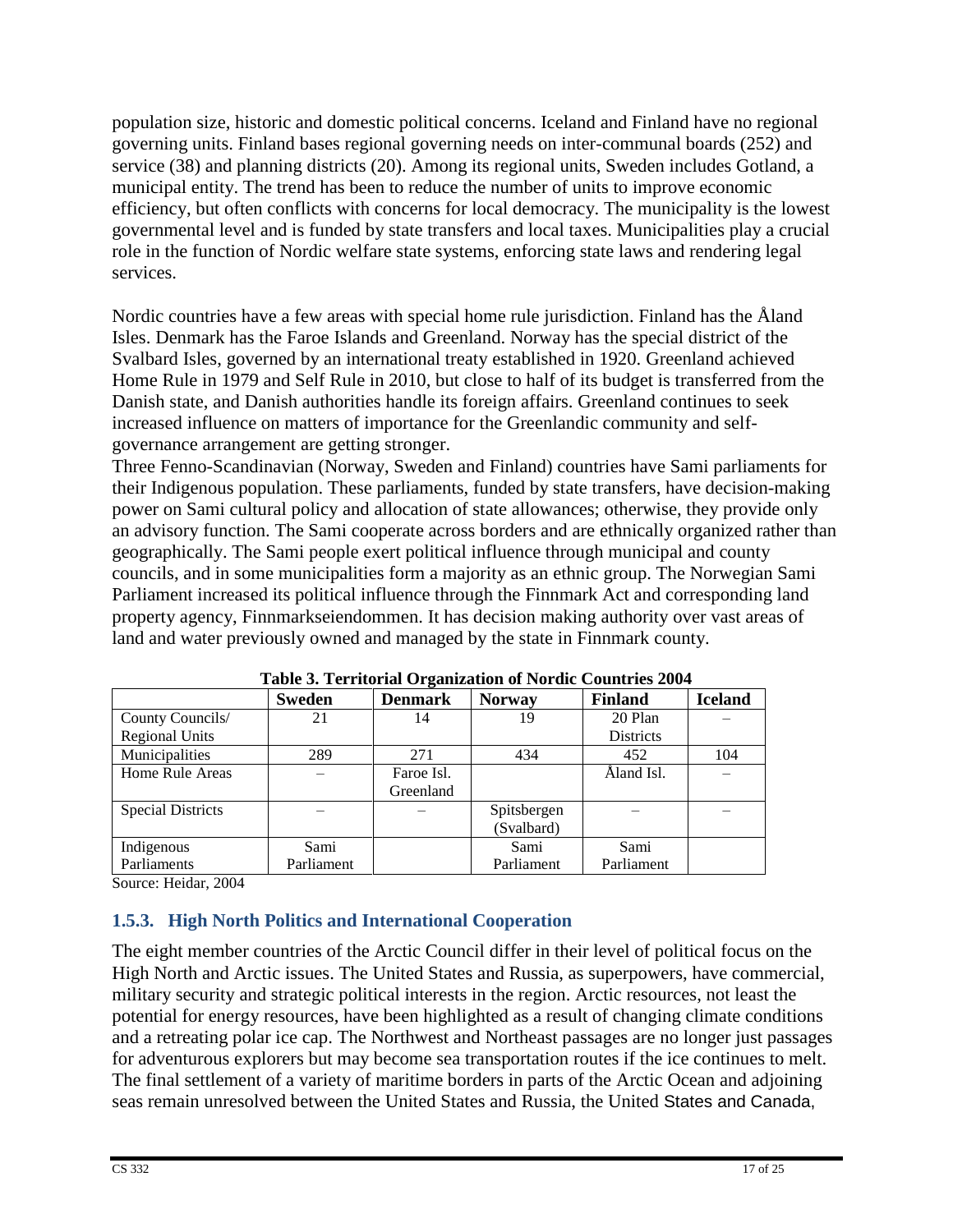and Canada and Denmark. The recent border resolution between Russia and Norway in the Barents Sea signals the will and ability to negotiate bilateral solutions within the existing international legal framework.

Canada has a long Arctic coastline and diversified interests in the North. About 40 percent of Canadian land area is found in the High North, but it remains sparsely populated. About 108,000 people live in the territories of the Canadian North, mostly Indigenous peoples. Canada's political focus on the High North revolves around four political pillars:

- **Exercising Arctic sovereignty;**
- Economic and social development;
- **Environmental protection; and**
- Governance and the devolution of regional control.

Canada has traditionally had a more active High North political strategy than its American neighbor. National sovereignty has become a pressing need due to international focus on northern resources. This situation has consequences for the economic and social development of northern communities.

Economically better off, Alaska is rich in oil, fish resources and has a relatively diversified industrial structure, cities and economic centres as well as more population. Oil revenues benefit the state and its citizens, who receive annual dividends. Alaska's political representation of two senators and one member to the House of Representatives is equal to other U.S. states. Alaska elects a governor who appoints all heads of state departments, but because the state borders Russia, the federal government manages energy, security and international environmental issues.

Federal political focus on the Arctic was low in 1959 when Alaska became the 49th state; however, the economic and political importance of the state have changed with the thawing of ice and increased international interest in the Arctic. By the end of the 1990s, there was a shift to more proactive policy underlining sovereignty and security presence in the Arctic. The Bush administration issued a Presidential decree in 2009 stating American Arctic policy should reflect the changing situation of the region $4$  and;

- Meet national and homeland security needs relevant to the Arctic region;
- Protect the Arctic environment and conserve its biological resources;
- Ensure natural resource management and economic development in the region are environmentally sustainable;
- Strengthen institutions for cooperation among the eight Arctic nations (the United States, Canada, Denmark, Finland, Iceland, Norway, the Russian Federation and Sweden);
- Involve the Arctic's Indigenous communities in decisions that affect them; and
- Enhance scientific monitoring and research into local, regional and global environmental issues.

Russia remains the most dominant actor in the High North with its Arctic coastline stretching from the Norse Sea to the Pacific Ocean.<sup>5</sup> Russian Arctic policy resembles Canadian priorities,

<sup>5</sup> The Arctic Zone of the Russian Federation is understood to be that section of the Arctic that in whole or in part includes the territories of the Sakha Republic (Yakutia); Murmansk and Arkhangelsk Oblast; Krasnoyarsk Kray; the Nenets, Yamalo-Nenets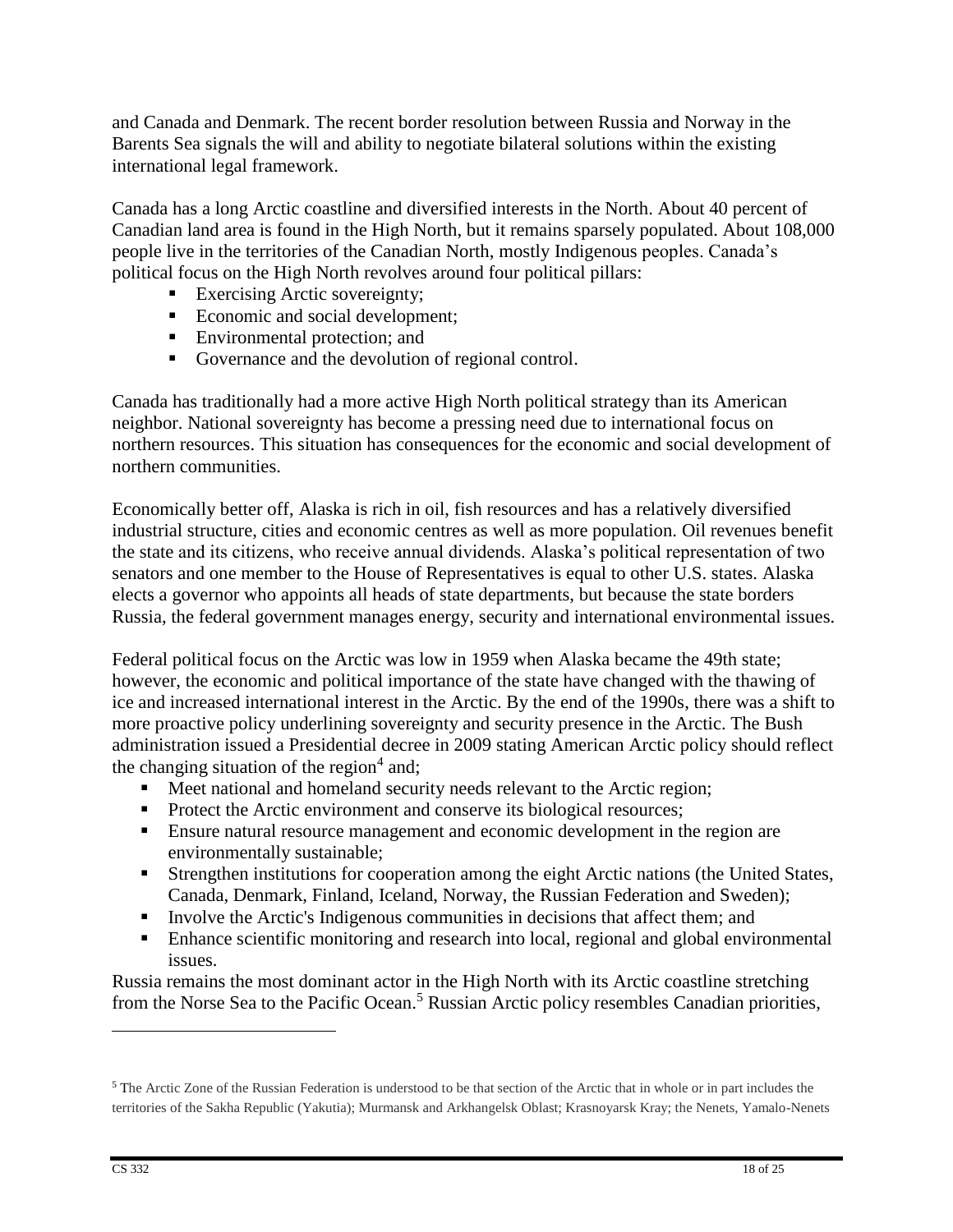but with a stronger emphasis on the federal dimension and less on regional control. The North holds most of the country's potential energy resources and Russia has frequently articulated its sovereignty claims to Arctic areas, including its continental shelf as it extends beyond the 200 nautical mile economic zone. Few people live on the Russian Arctic coastline and political leaders have underlined the will to sustainably develop the North emphasizing environmental protection. According to the decree by Russian President Dmitry Medvedev on September 18, 2008, the following goals are to be pursued:

- Use the Arctic Zone of the Russian Federation as a strategic resource base, allowing for the solution of socio-economic development problems;
- Safeguard the Arctic as a zone of peace and cooperation;
- Conserve the Arctic's unique ecosystems; and
- Use the Northern Sea Route as a Russian Federation national integrated transportcommunication system.

Nordic states display shared and separate priorities regarding High North policies. As small states operating in an international environment, Nordic states have traditionally sought coordination and cooperation through bodies like the Nordic Council, the Barents Euro-Arctic Council and Arctic Council. Political outcomes have resulted in different area programs for bilateral or multilateral projects with focus on sustainable economic development based on regional natural resources. Cooperation and funding also entails regional development on a broader scale.

Separate national priorities differ based on geographic and political alignments, as Sweden, Finland and Denmark are European Union members while Norway and Iceland are not. Norway and Iceland are Arctic coastal states while Denmark takes a strong interest in Arctic issues because it is responsible for Greenland's foreign relations. Sweden is the Nordic country with the lowest priority for High North policy as reflected by its institutional arrangements. While Finland and Norway have established specialized secretariats for Barents cooperation development work, Sweden's two northernmost counties administrate such issues. The difference between Sweden and Finland is underlined by Finland's adoption of a strategy for the Arctic region relating to security, environment, economy, infrastructure, Indigenous peoples and international instititutions and cooperation.<sup>6</sup> Finland has also taken a strong interest in the Arctic Council and is a strong advocate for the EU's Northern Dimension policy, a political initiative that is shared by other Nordic countries, the United States and Canada.

Norway has a long record of High North policy due to its jurisdiction over the Svalbard Isles, Bear Island and Jan Mayen Island. Since 1977 when Norway established its exclusive economic zone, sharing the Barents Sea with Russia including a contested area known as the Grey Zone,

<sup>6</sup> Press release 207/2010 Governmnet Communications Unit.

and Chukotka Autonomous Okrugs, as defined by the USSR Council of Ministers State Commission on the Arctic dated April 22nd, 1989; as well as the lands and islands, mentioned in the Decree of the Presidium of the Central Executive Committee dated April 15th, 1926, "On the Declaration of Soviet land and island territories located in the Arctic Ocean", and adjacent to the aforementioned, internal waterways, territorial waters, exclusive economic zone and the Russian Federation's continental shelf, within which Russia possesses sovereign rights and jurisdictions in accordance with international law.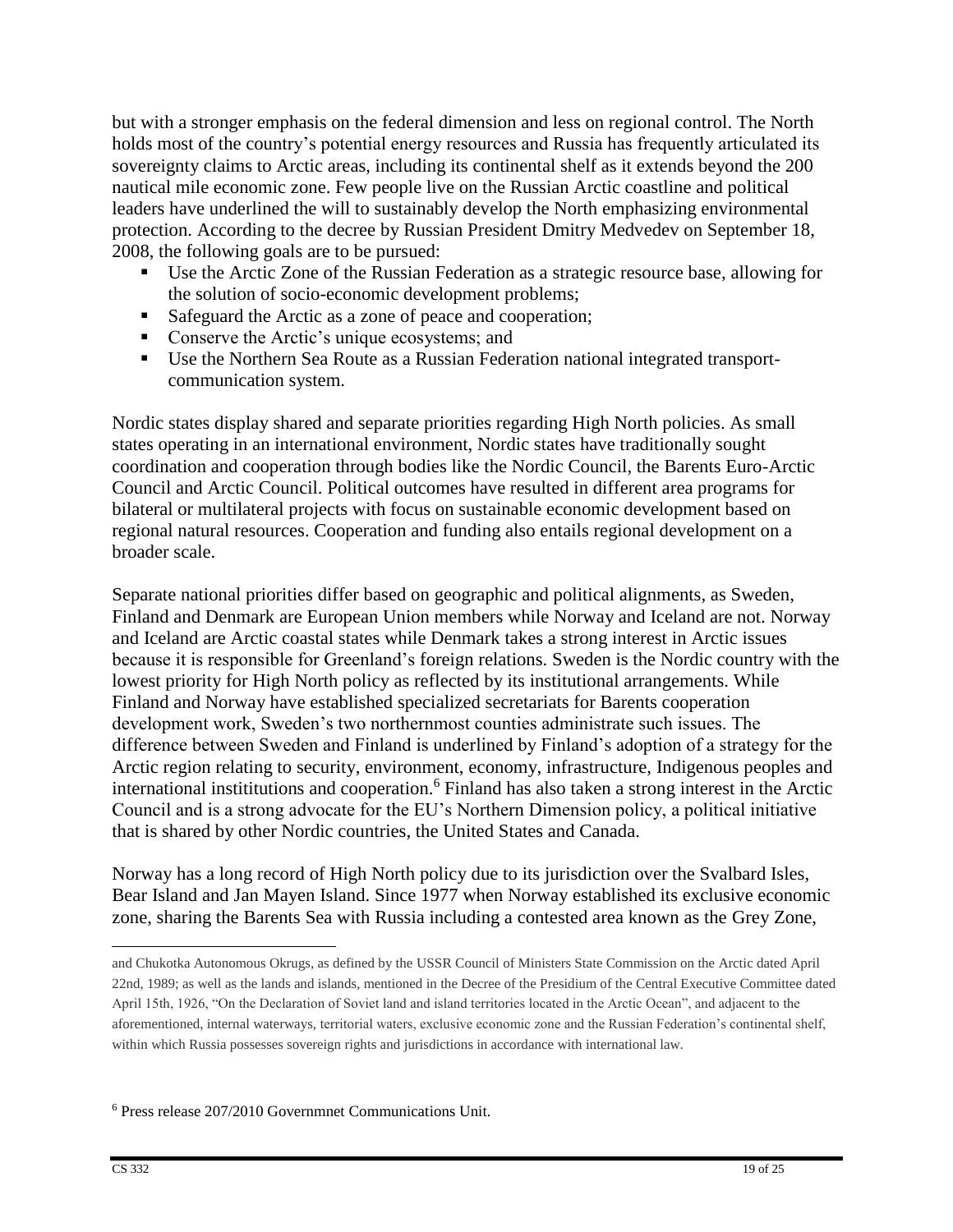the High North has been an area of vital concern for Norway's foreign policy. The reponsibility for sustainable fishing practices in Norway's economic zone and growing pressure to access these waters by the international petroleum industry have called for a comprehensive management policy. A management plan for the Norwegian portion of the Norse and Barents Seas has been developed and adopted. With the new political system in Russia and the end of the Cold War, increased cooperation became a priority and a renewed High North strategy became a corner stone of Norwegian foreign policy.

High North politics and international cooperation are subject to devolution and different crossborder governance structures. Bilateral and multilateral regional cooperation have been highlighted and organized from the North. The Barents Region Cooperation was established in 1993 and has been a driving force in cross-border cooperation. The small town of Kirkenes located close to the Russian border and with street signs in Russian and Norwegian has become a centre for cross-border cooperation, as has the secretariat for the Euro-Barents cooperation located in Kirkenes. Such structures are found in other parts of the world but such cooperation is new in the Arctic. Visa free passage has been established for Russians and Norwegians living close to the border. The Norwegian Sami community is strong in this area and the Sami organization has taken a leading role for Indigenous cross-boundary cooperation in the Arctic.

### **Learning Highlight 2**

**The federal and unitary political systems of the eight Arctic states display similarities and differences in organization and function. Identify these similarities and differences.**

At the governmental level several policy action plans have been launched documenting the importance of an active and continuous High North policy, followed by business cooperation and development especially in oil and gas. The foreign minister recently stated the success of High North policy is dependent on policy generated by the region and perceived as its own.<sup>7</sup>

### **2.6 International Institutions in the Arctic**

Prospects for growing economic activity in the Arctic demonstrate the necessity to cooperate and solve unsettled questions. The retreating ice cap will open new shipping routes and access to new fishing areas. Warming Arctic waters are altering the habitats of commercial species and opening new areas for petroleum resource exploration. The Arctic has become a renewed and targeted area for economic exploitation, inciting environmental concerns and calling into question borders and jurisdictional responsibility. Unsettled Arctic sea border questions create potential for conflict. Renewed interest in extending national jurisdiction over extended continental shelves complicates the delimitation of national waters and borders.

At the end of 2011, the following are unsettled maritime boundary questions and disputes:

Russia and the United States in the Bering Sea

<sup>7</sup> Stated in an introduction by Jonas Gahr Støre in "Nordområdepolitikk sett fra nord". Kunnskapsforlaget 2010.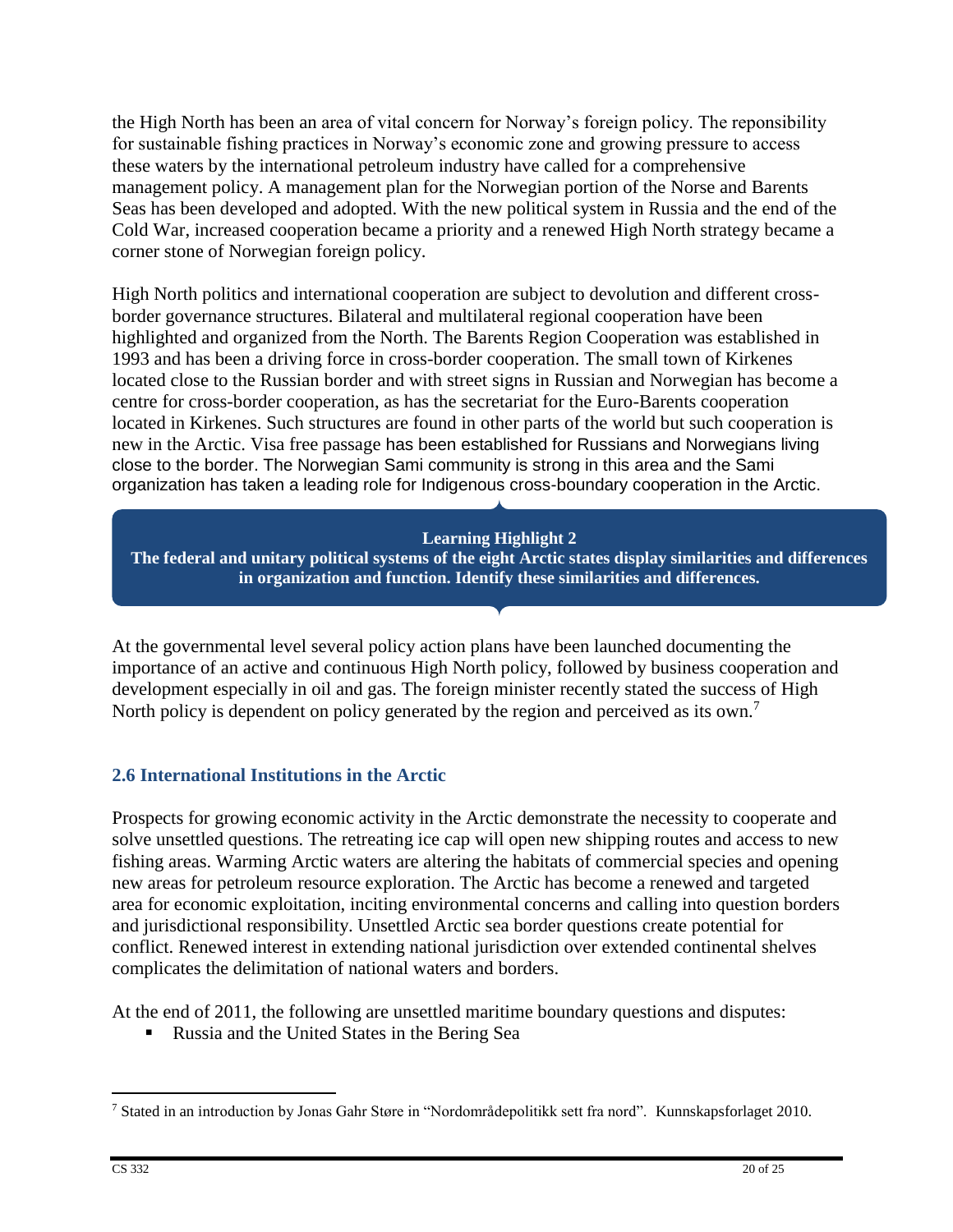- Canada and other nations concerning the Northwest Passage as internal waters versus an international strait
- Canada and the United States in the Beaufort Sea
- **Canada and Greenland/Denmark regarding Hans Island**

The forty-year dispute between Norway and Russia in the Barents Sea was resolved in 2010 with both parties compromising within the framework of the Law of the Sea. The United Nations Convention on the Law of the Sea (UNCLOS) and the UN Commission on the Limits of the Continental Shelf, established by UNCLOS, have to-date proven to be sufficient platforms for negotiating solutions. All five Arctic maritime states have publicly adopted the Law of the Sea framework, but are unwilling to adopt the EU Parliament's strategy to establish a new Arctic Treaty, like the Antarctic Treaty, which would open EU political influence on Arctic resource exploitation.

The Arctic Council is the other cornerstone of international cooperation for Arctic states. Established in 1996, the Arctic Council has six expert working groups covering a wide range of environmental and sustainability topics, which provide scientific knowledge for recommendations in support of Council policy-making. Decisions are consensus based among member states, which result in time-intensive political processes with limits on tasks that can be efficiently handled by the Council. In 2011, a permanent secretariat was in the process of being established but assessed contributions remain lacking. Council leadership rotates two-year chairmanships among members limiting the scope of medium- and long-term planning and program implementation. Regardless, the Arctic Council has become an important forum for environmental and sustainable development issues.

While the term 'Arctic' previously referred to only the High North, i.e., tundra and ice covered areas, the Arctic Council extends the concept and its mandate to encompass greater areas of the northern world. Most of northern Norway, Iceland and the Faroe Islands are included in the Arctic Council's targeted region making it increasingly interesting for players such as China, Japan and the European Union, all of whom applied for permanent observer status.

Aside from UN forums and the Arctic Council, an impressive number of regional, international and Indigenous organizations cooperate internationally in the Arctic.<sup>8</sup> This cooperation involves multiple levels of governance that bridge different government levels and various civil society actors. Such diffuse governing structures have become increasingly important in policy formation processes in modern times (Ball, Peters, 2000).

# **Conclusion**

This module has examined the analyses of comparative government. While institutional arrangements of Arctic states differ, they illustrate the diversity of organizational forms among democracies. A description of only the political institutional landscape does not give much insight into the function of exercising democratic policy processes. Therefore, when comparing political systems other approaches should be considered. One approach is to focus on essential

<sup>8</sup> More on this in module 8. Arctic cooperation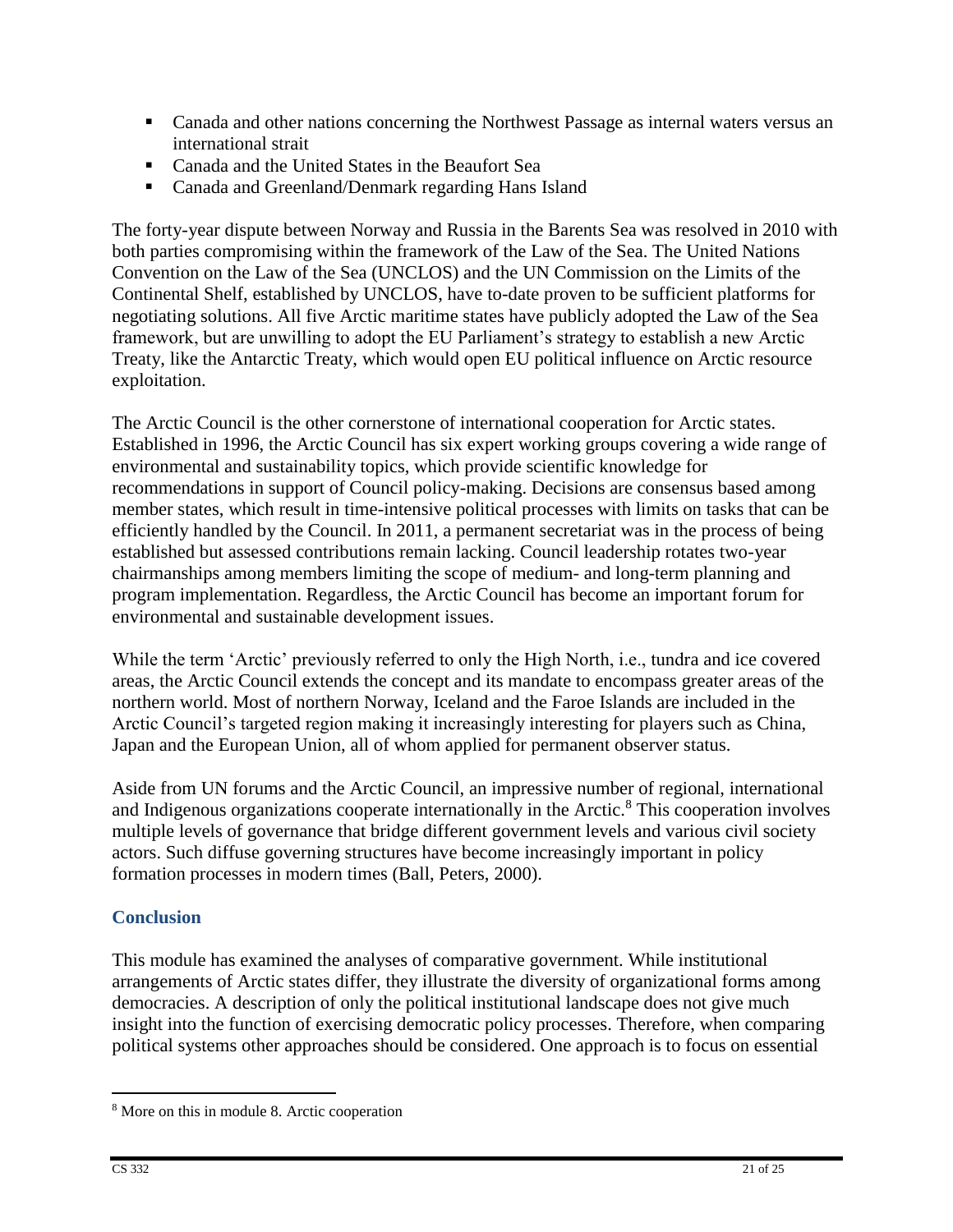functions required in any democracy and then examine structures that are guiding these functions.

Modern states no longer operate with clear lines between the public and private sectors. They are often intertwined and characterized by interdependencies. Input functions cannot work well without the freedom to organize and promote individual and group interests or without a free press that serves as a watchdog for political processes and provides space for critical voices. Freedom and opportunity to exert basic civil rights are the fundamental basis of liberal democracy. The digital information revolution the world is experiencing could strengthen possibilities for democratic rule.

Political systems are dynamic and changing. Distances between northern communities and northern policy makers vary depending on the characteristics of specific states, political cultures and systems. Policy making is determined in several ways and on several levels in the North. Accordingly, cooperation is growing and the North is playing an increasing role in determining its future.

### **Discussion Questions**

- 1. What conclusions can you make if you evaluate democracy as practiced in your country?
- 2. Devolution of decision-making powers may increase regional legitimacy, but can also lead to differences in standards from region to region. Do you agree with this statement? How would you recommend processes of devolution or centralization of political power move forward?

### **Study Questions**

- 1. What is meant by political citizenship rights?
- 2. What role does mass media play in political processes?
- 3. Why is a free and competitive press an asset for democracy?
- 4. How can elected political leaders be controlled?
- 5. What is the difference between a political party and an interest organization?
- 6. What is meant by a parliamentarian government?
- 7. Explain the advantages and disadvantages of a majority versus a minority government?
- 8. Explain the advantages and disadvantages of a single party versus a coalition government?
- 9. Why are Arctic states unwilling to include other states in the Arctic Council?

#### **Glossary of Terms**

**Conflict Dimensions:** Perceptions of societal issues and values held by differing groups.

**Consensual Democracy**: A governing system that seeks compromise and consensus for making binding decisions and often is contrasted with majority rule or the Westminster model of government.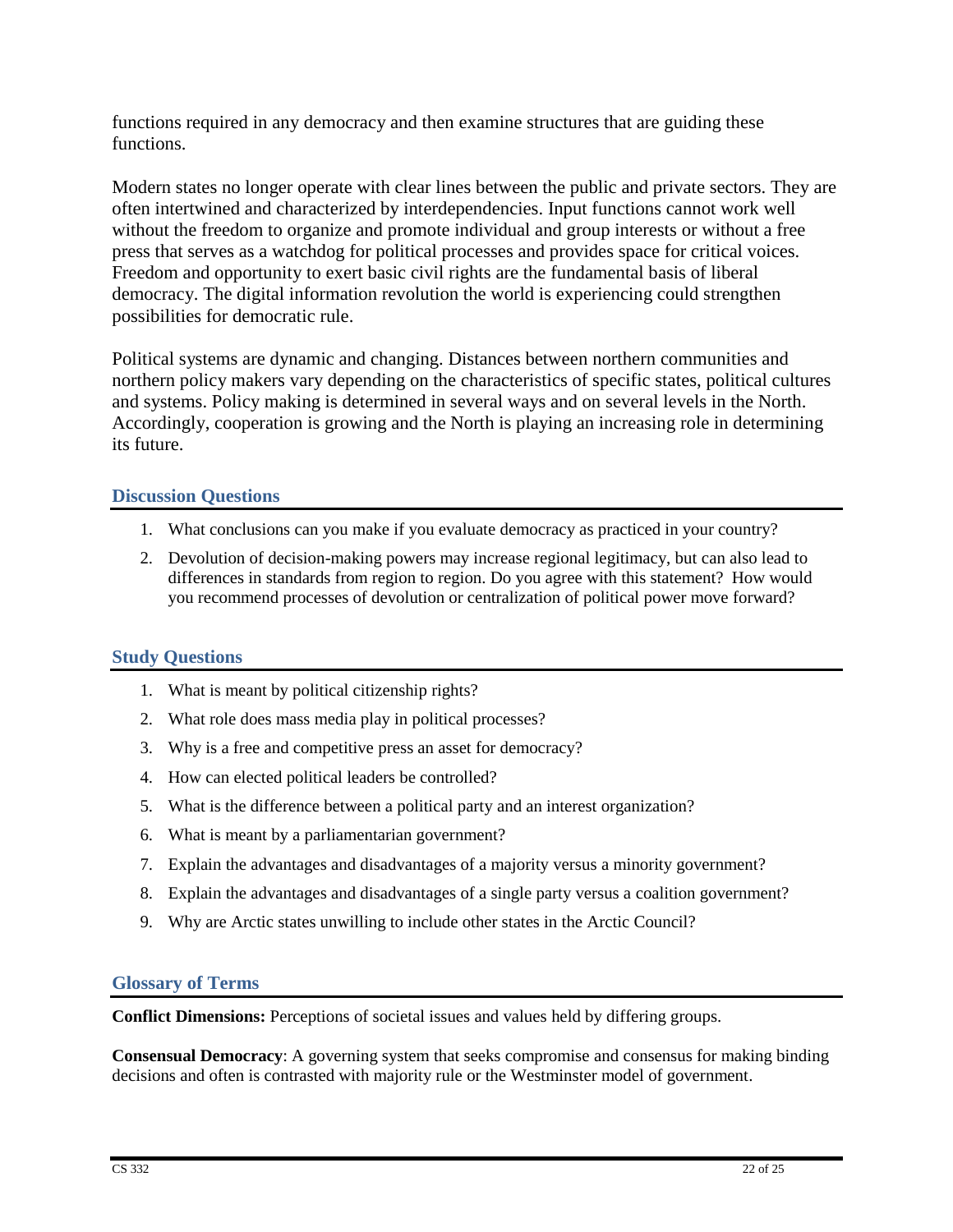**Constituency:** The body of voters or residents of a district represented by an elected legislator or official or the district so represented.

**Decentralization**: Delegation of aspects of administrative or governance state power to lower government levels.

**Devolution**: Transfer of power or authority from a central government to a local or lower government levels, e.g., regions.

**Executive:** The insitituion with sole authority and responsibility for implementation of policies and daily administration of the state. The term is often used as a synonym for cabinet or government.

**Federal State:** A type of sovereign state characterized by a union of partially self-governing states or regions united by a central (federal) government.

**Governance**: Denotes the activity of collective decision making in which government institutions may or may not lead or play a part. The concept often refers to governing situations where a mixture of public and private actors perform a political role sometimes across governing levels (multi-level governance). Governance tends to have three dimensions: authority, decision-making and accountability. The function of good governance is to achieve organizational and societal goals.

**Legality**: Refers to what can be derived and rooted in formal acts of law.

**Legislative**: The public institution or branch having power to create laws or referring to basic tasks of parliaments or a synonym for parliament.

**Legitimacy:** Rooted in what citizens regard as fair and just but not necessarily rooted in law.

**Liberal Democracy**: A political system based on tolerance and freedom combined with mass participation. A common form of representative democracy also known as constitutional democracy.

**Majority Government**: A government backed by the majority of members in parliament. Majority government most often occurs when a government is formed by one party with a majority over all other parties in a legislature but can involve a coalition of parties.

**Minority Government**: A government that does not hold the majority of votes in parliament and can include a single party or coalition of parties.

**Non-Governmental Organization (NGO):** An organization, interest group or formal pressure group that operates independently from government.

**Parliamentarian Government**: A government that is politically responsible to parliament and accepted by parliament.

**Policy:** A plan or specific course of action of a government, political party or business intended to influence and determine decisions, actions and other matters.

**Policy Process:** The different policy making stages including implementation and feedback to the political system.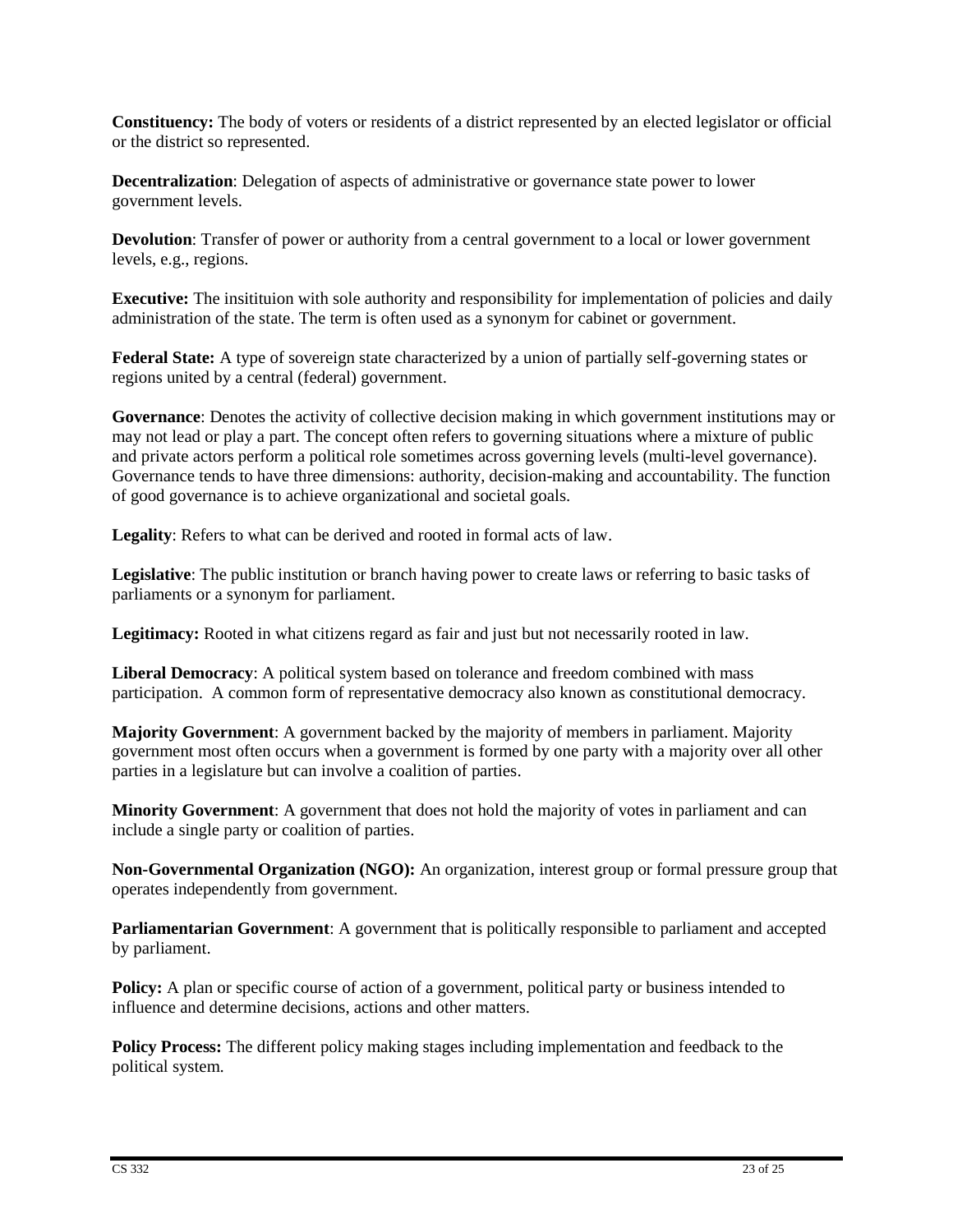**Politics:** The activities involved in making binding decisions for society as a whole. Activities associated with the governance of a country or area. Activities of governments concerning the political relations between countries.

**Political Culture:** Values and attitudes regarding politics and society.

**Political System:** The system of politics and government. All institutions involved in making binding decisions for a specific society.

**Unicameral:** Refers to a parliament with one chamber.

**Unitary State**: A state governed as a single unit in which the central (national) government is supreme and administrative divisions (subnational units) exercise only powers that the central government chooses to delegate.

#### **References**

Almond, G.A., G. Bingham Powell, Jr., K. Strøm and R.J. Dalton, eds. (2004). Comparative Politics Today: A World View. Pearson-Longman.

Angel, E., S. Eikeland and P. Selle, eds. (2010). Nordområdepolitikken sett fra nord. Fagbokforlaget.

Arter, D. (2006). Democracy in Scandinavia: Consensual, Majoritarian or Mixed. Manchester University Press.

Arter, D. (2008). Scandinavian Politics Today. Manchester University Press.

Ball, A.R. and G. Peters, eds. (2000). Modern Politics and Government. Palgrave.

Dahl, R.A. (1971). Polyarchy: Participation and Opposition. New Haven: Yale University Press.

Danks, C. (2009). Politics Russia. Pearson-Longman.

Easton, D. (1953). The Political System. New York: Knopf.

Grace, J. and B. Sheldrick, eds. (2006). Canadian Politics. Democracy and Dissent. Pearson-Prentice Hall.

Hague, R. and M. Harrop, eds. (2007). Comparative Government and Politics. An Introduction. Palgrave-Macmillan.

Heidar, K. (2004). Nordic Politics. Comparative Perspectives. Universitetsforlaget.

Heidar, K., E. Berntzen, E. Bakke, eds. (2008). Politikk i Europa. Partier, regjeringsmakt, styreform. Universitesforlaget.

Hoel, A.H. (2009). "The High North Legal-Political Regime." In Holtmark, S.G., B.A. Smith-Windsor, eds. Security Prospects in the High North: Geostrategi Thaw or Freeze? NDC Forum Paper 7, Nato Defense College. Rome.

Lijphart, A. (1984). Democracies. Patterns of Majoritarian and Consensus Government in Twenty-one Countries. Yale University Press.

Mahler, G.S. (2003). Comparative Politics. An Institutional and Cross-National Approach. Prentice Hall, New Jersey.